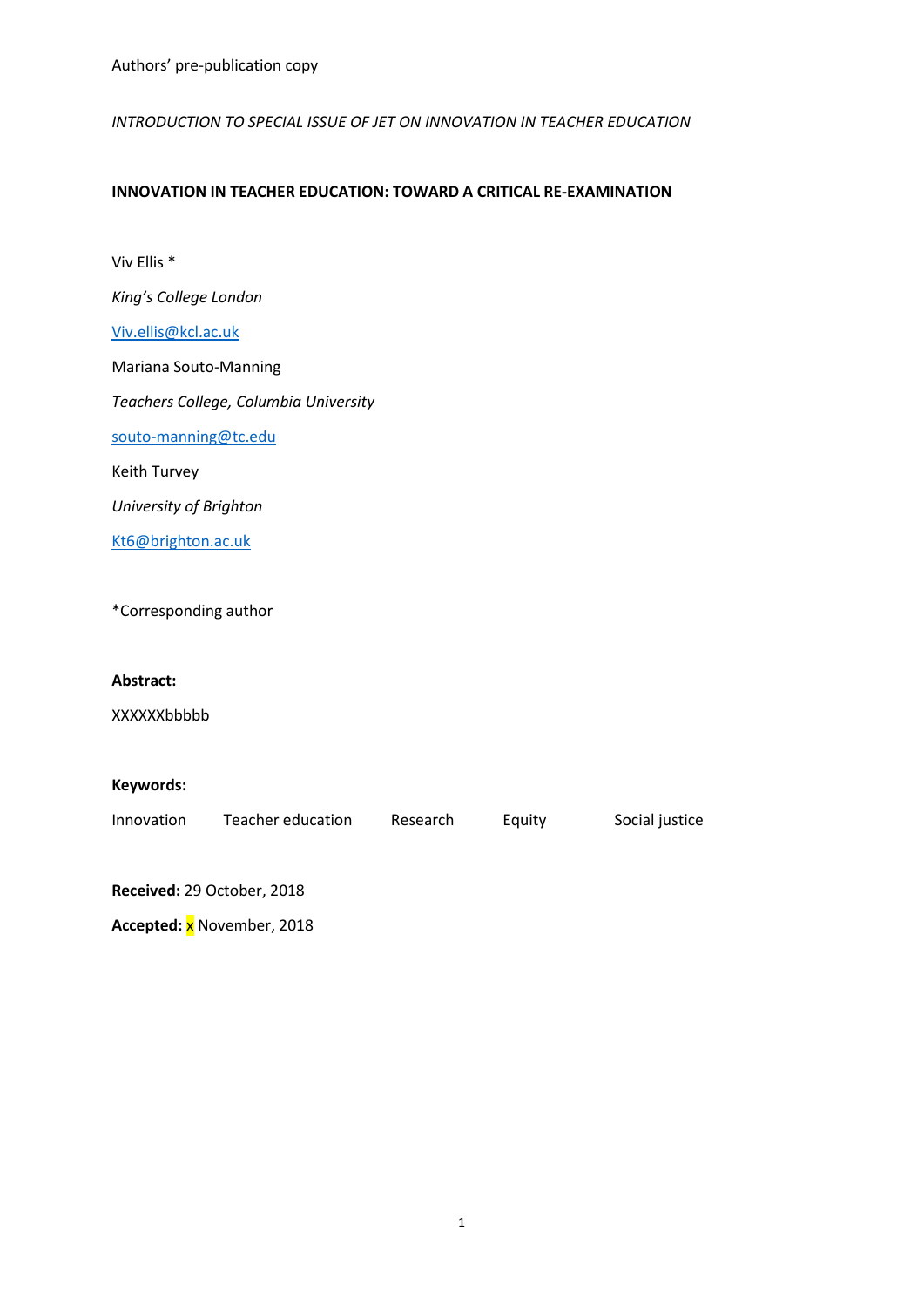#### **INTRODUCTION**

Innovation, according to the writer Evgeny Mozorov, is a "buzzword", perhaps *the* buzzword of our times (Mozorov, 2014). All too often, it is associated with the rise of new technologies, economic rationalism and a phenomenon that literacy researcher Ilana Snyder (channelling Marx) described as the "fetishization of novelty" (Snyder, 1998, p. 125). As Mozorov points out, it is an unusual buzzword in that it is capable of uniting those on the political centre-left and centre-right in offering a synonym for change – in values as well as practices – that has some kind of relation to market principles. In teacher education, we often see innovation invoked as a proxy for change when new technological products (or "solutions") are advanced (e.g. the use of computer game-like simulations to prepare new teachers to manage young people's "behaviour") or when the provision of teacher education is marketized (encouraging competition between providers) and the market diversified (to allow private providers to compete with public organisations such as universities). Drawing on discourses of innovation in the tech sector, the notion of "disruptive innovation" (Christensen, 1997) becomes dominant, founded on the assumption that a new idea can challenge the way a market operates, creating new opportunities for entrepreneurs to capitalise their ideas and increasing value for shareholders.

But other meanings of innovation are possible. In this issue, we present six papers that, together, point towards a different meaning for innovation in teacher education that begins with a critical reexamination of the purposes of innovation. Why is change needed in the ways that we prepare and support the continuing professional learning and development of teachers? Who should be the primary beneficiaries of this change? How do we achieve change and on the basis of what (and whose) values?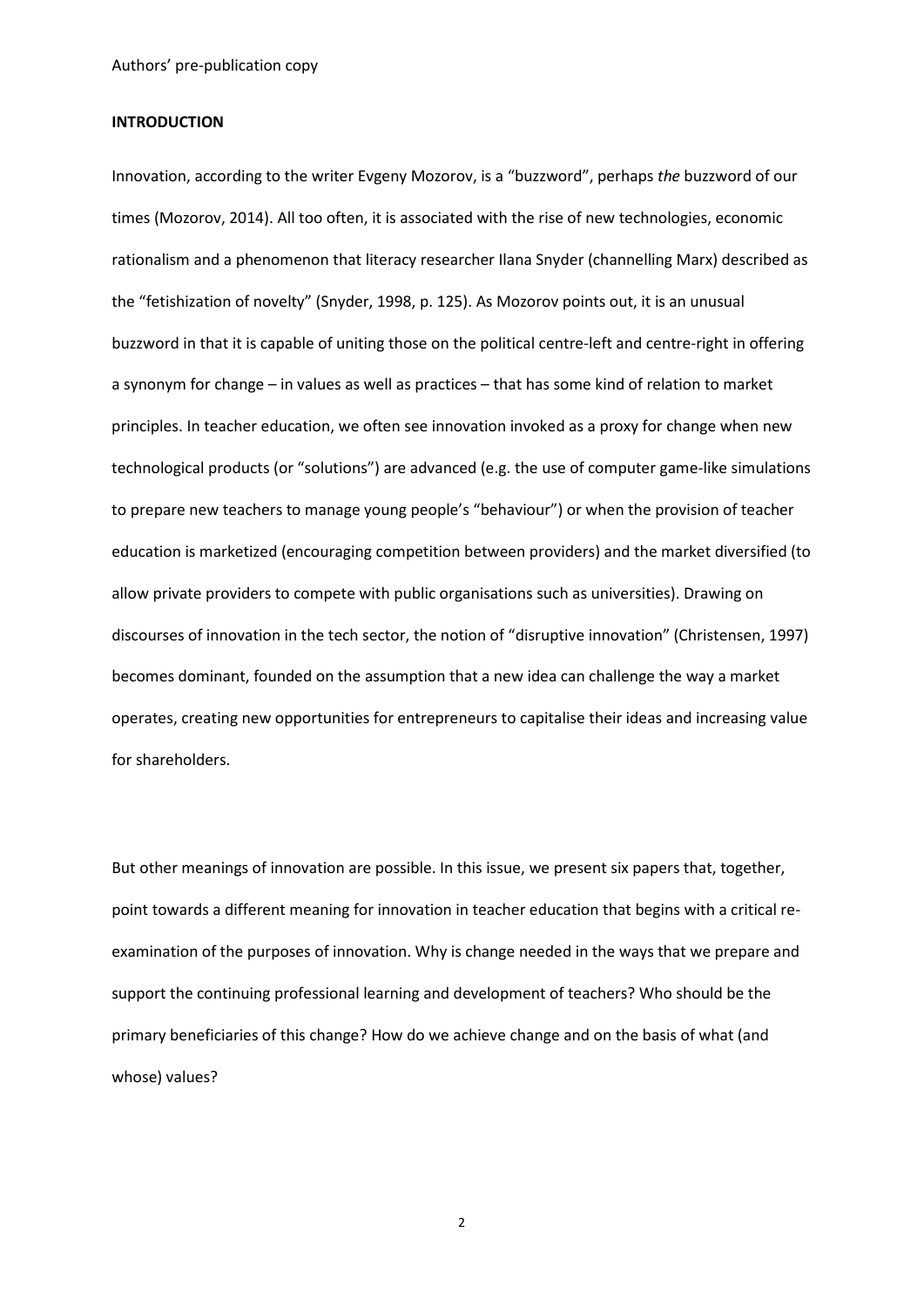#### **Towards a critical re-examination of innovation in teacher education**

Teacher education as a field, especially when it is associated with universities, is often seen as resistant to change and slow to innovate, particularly by policy-makers (Berliner, 1984; Gibb, 2014; Hess & McShane, 2013; Saxton, 2015). Although, as we have said, the meaning of the word "innovation" is often inflected through economic and technological discourses, the purported aims of many recent, self-described innovations in the field (such as those by Teach for America and Teach First) are often centred, in effect, on a concept of "social mobility" associated with the greater participation of students from historically marginalized populations in higher education and also in the graduate job market and professions, within current conditions. New, de-regulated private providers of teacher development programmes in the U.S. (e.g. the Relay Graduate School of Education) and the U.K. (e.g. the Institute for Teaching) are founded on this mission and offer training to prospective teachers and school leaders on what many might call a "narrow" and "instrumental" model (Zeichner, 2016) but which could claim to be "innovative" nonetheless (c.f. Ellis, Steadman and Trippestad, 2018).

This special issue of the *Journal of Education for Teaching* focuses on innovation in teacher education (broadly construed to include both initial or pre-service teacher education and continuing professional learning and development) that grow out of alternative perspectives to "social mobility" within the *status quo*: the perspectives of social justice and equity. Rather than just seeking to allow a greater proportion of individuals from historically marginalized communities to "pass" barriers of race, gender, social class, sexuality, etc. in order to claim some measure of privilege previously denied to them, a lens of equity and (especially) justice instead requires us to examine the barriers themselves and to take a culturally sustaining/revitalising (McCarty & Lee, 2014)) and reparative stance (Pinar, 1996) on education as a human endeavour. As McDermott (1993) argued, it is vital that we acknowledge the de-humanizing effects of technical-rational solutions to educational and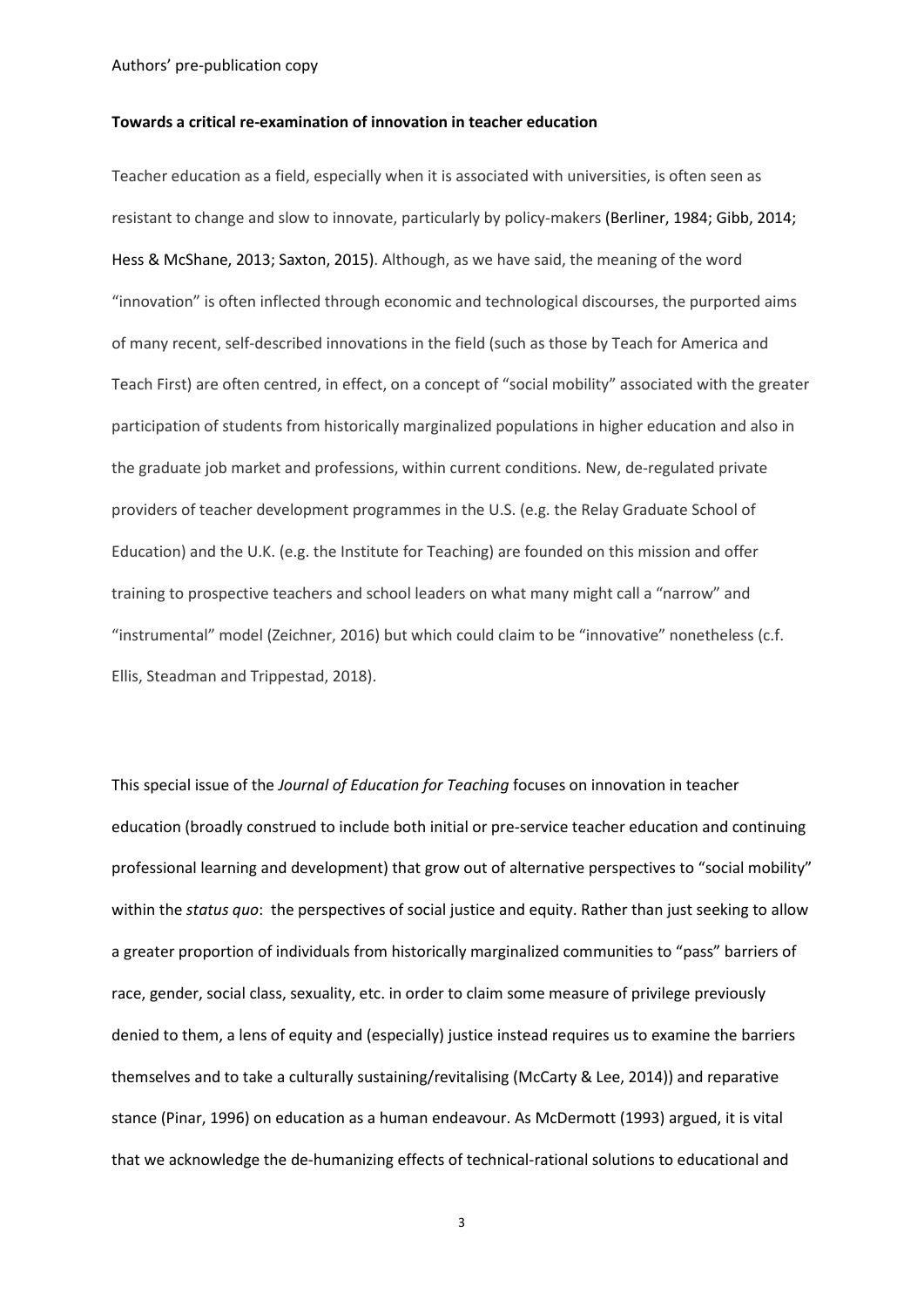societal challenges even when, like arguments for social mobility, they are articulated as having "moral purpose".

Rather, based on a range of international research and scholarship, the arguments put forward by the papers in this issue are founded on the premise that, currently, many "innovations" merely reproduce unequal and unjust situations, educationally and more socially. These outcomes are most evident through experiments in which the quality of student learning is defined solely through proxies, such as standardized test scores, derived from economistic metaphors grounded in dominant values which mask and/or uphold inequities in schooling and in society (Alexander, 2015; Lipman, 2011). While these approaches to innovation might be described as both technical-rational and neoliberal, characterised by commitments to the disruption of teaching as a public service profession as well as by claims for the benefits of markets, they nonetheless aim to *improve* the quality of state (i.e. public) education. The papers in this special issue therefore ask: how are universities now – and how could universities in the future – respond to the same need for change in teacher education whilst not simply reproducing unjust situations more efficiently through the use of new technologies or through the marketization or out-sourcing of provision. We focus on universities, particularly, both to acknowledge and to question the widely perceived problem that they are often slow and/or reluctant to change.

At a time when the contribution of all public institutions to society is under renewed examination (Cochran-Smith, 2000; Darling-Hammond & Youngs, 2002; Zeichner, 2006, 2010), this special issue is therefore distinctive in showing how collaborations between public sector organisations – including but not limited to community schools and universities - can address the ever-widening disconnect between the diversity of students in those schools and the "official" standardization and restriction of teaching as a profession (Genishi & Dyson, 2009), especially at a time in which, globally, schools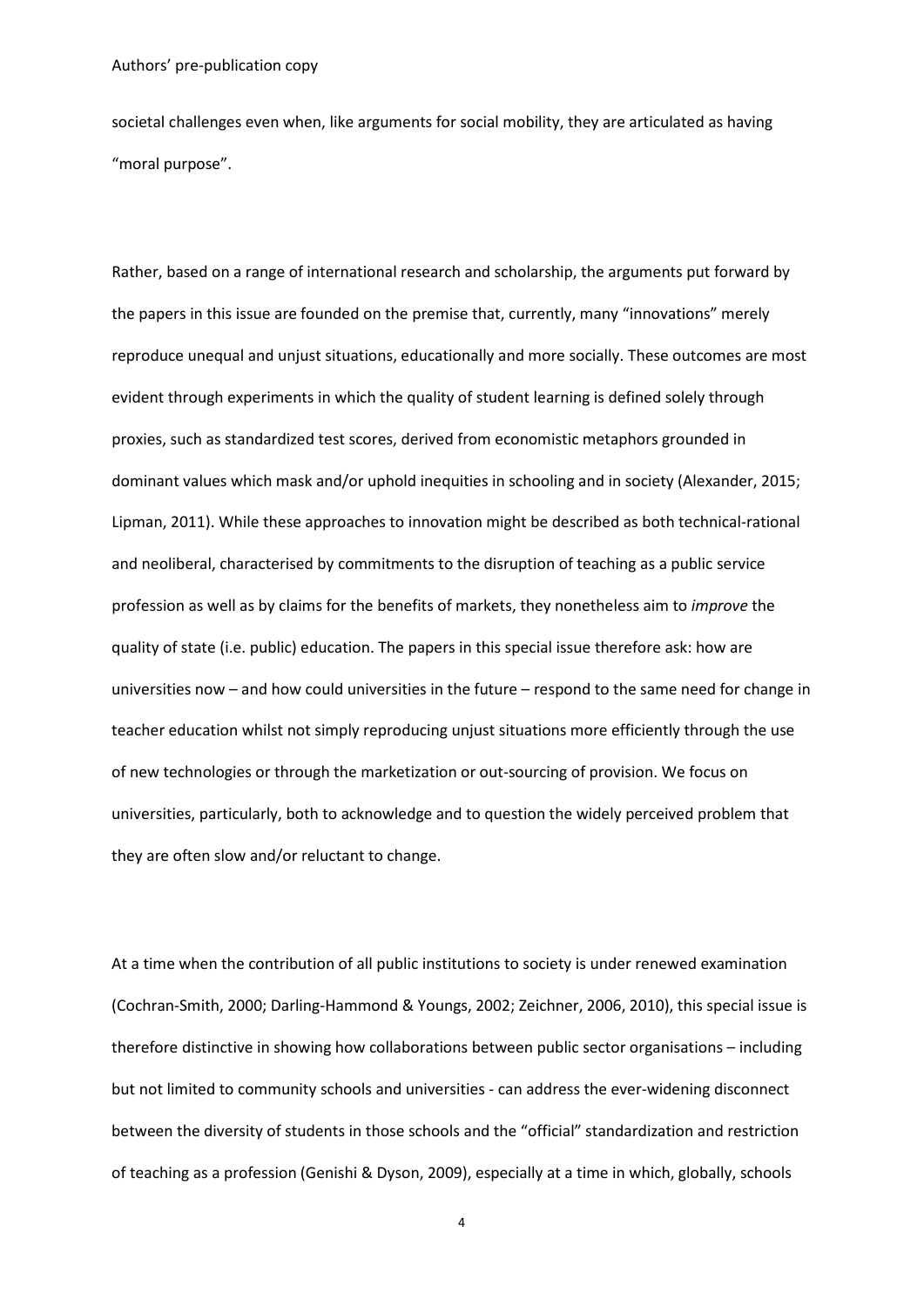and societies are more racially, culturally, and linguistically pluralistic. Thus, together, the papers in this special issue contribute to a critical re-examination and re-definition of innovation in teacher development in regressive times (Geiselberger, 2017) by examining the purpose and rationale for change, centring on diversities - of practices, contexts, pedagogies, principles, and learners - and addressing the following questions:

- What does innovation in teacher education look like when it seeks to foster transformational change in education, where the values on which such change is predicated are not about increased productivity and lower cost – or even greater mobility within existing social structures - but social justice and equity instead?
- What does innovation in teacher education look like when it promotes professional learning and development within sustainable career structures for teachers; socially and politically engaged student learning; and a community-oriented view of schools as institutions and potential levers of positive social change?
- What does it mean to learn to teach and to improve your teaching and to support teachers in these endeavours – from a critical perspective on teacher development centred on equity and social justice?
- What are ways in which we can promote innovation in teacher education that creates new ideas that have public value – for the whole of society but especially for those who have been poorly served historically, and continue to be so?

Addressing these questions from a range of perspectives and in a variety of international contexts, the analysis presented in the papers that follow coalesce around two imperatives: first, acknowledging and responding to the notion of a "teacher education debt", part of a wider "education debt" noted by Ladson-Billings (2006); second, working for the humanization of teaching and learning (and becoming a teacher) as relational practices and processes and resisting the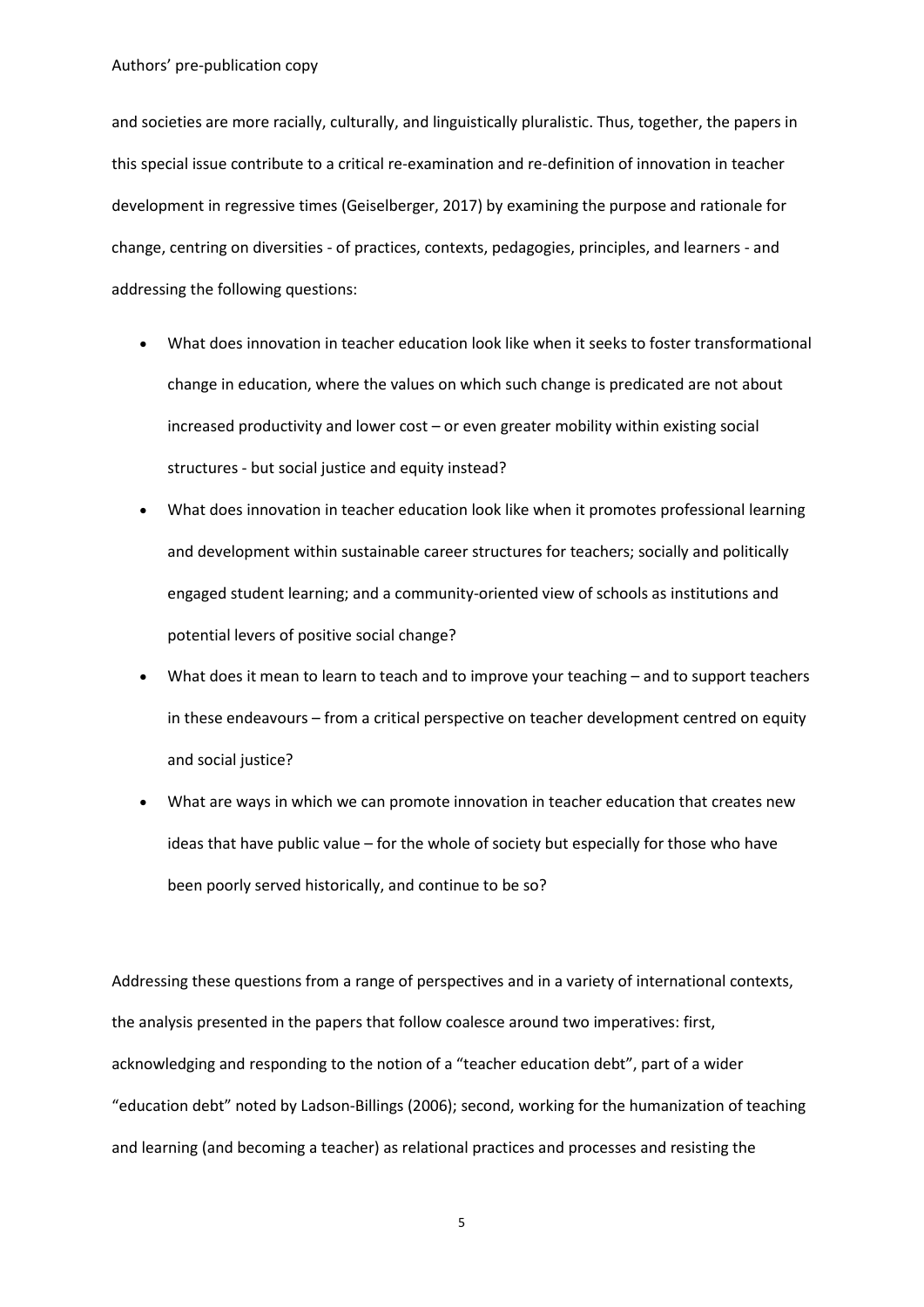datafication (Mayer-Schonberger and Cukier, 2013) of learning and the intensification of teaching, however well-intentioned such moves may be within the frame of advancing "social mobility".

#### **THE (TEACHER) EDUCATION DEBT**

In her 2005 Presidential Address to the annual meeting of the American Educational Research Association (AERA), Ladson-Billings (2006) challenged the idea of a simple "achievement gap," urging education researchers to understand educational inequities through the lenses of what she titled "the education debt." She argued that focusing on a single measure "gap" only captured the surface layer of a much deeper historically-sedimented system of inequities that compounds injustice yearon-year. Thus, for Ladson-Billings, paying attention to the accumulation of layers of injustice over time (represented by the economic concept of debt) requires teachers, policy-makers and education researchers to focus on re-paying the accumulated debt owed to historically and intersectionally minoritized communities across the vectors of race and ethnicity, gender, age, social class, sexuality, religious faith and (dis)ability.

Whilst the role of schools in social reproduction has been long established and generally accepted (Bourdieu and Passeron, 1977; Bowles and Gintis, 1976), the part that the institution of teacher education has played in this process has been less examined. Indeed, some teacher educators may be inclined to dismiss the significance of teacher education in the accumulation of the education debt simply because they play such a vitally important part in the maintenance of the school system as it is. Nonetheless, the concept of education debt is central to understanding teacher education's role in the reproduction of inequitable and unjust situations around the world – whether in relation to the growth of mass schooling as an instrument of colonialism by White settler populations (Horne, 2014) or within nation states as a tool of maintaining historical privilege on the basis of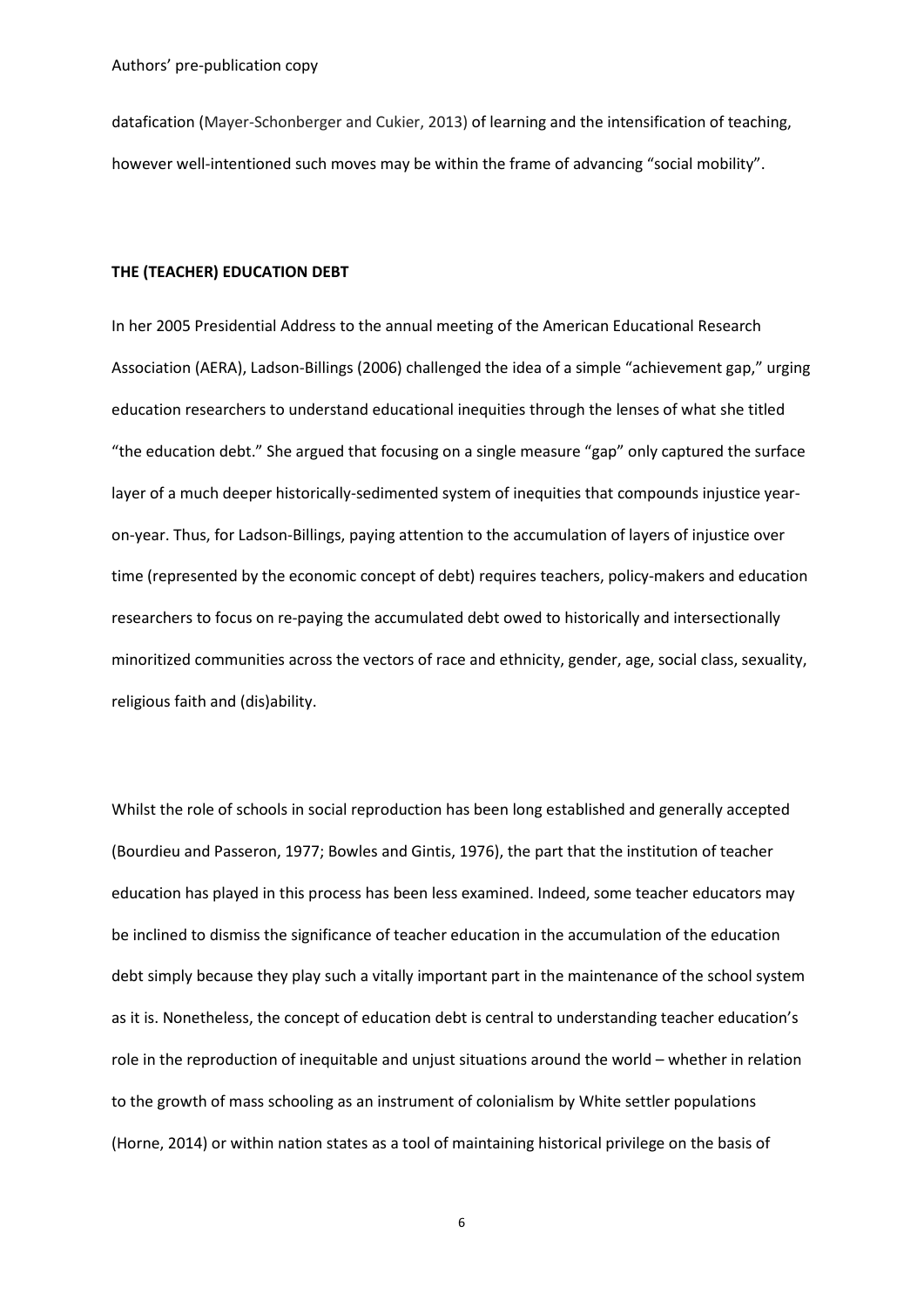social class and gender (Ellis, 2014). In terms of curriculum, for example, currently dominant forms of mainstream teacher education centre on the knowledge, experiences, values, and voices of dominant communities (Au et al., 2016; Milner et al., 2013; Sleeter, 2017) with occasional nods to notions of "diversity" through the celebration of "multicultural" alternatives to a White "mainstream" (Gebrial, 2018). Demographically, in the USA, UK, France and other countries with histories of mass immigration and colonialism, teachers and teacher educators are still overwhelmingly White, a reality re-produced over and over, by design, despite racial shifts in the overall population of children and youth in schools (Cochran-Smith, 1995; Milner et al., 2013; Sleeter, 2017; Zeichner, 2009).

Understanding the concept of an historically accumulated education debt helps teacher educators reject the flawed yet common logic associated with an "ideology of pathology" (Gutiérrez et al., 2009, p. 227) to explain the otherwise normalised failing of children and youth of colour in schools and schooling, for example. Acknowledging that there is indeed an education debt and understanding its historical and political conditions for its emergence and reproduction is the first step in working for change and disrupting its reproduction. Disrupting the emergence of the education debt through the institutions of teacher education is the kind of disruptive innovation the articles in this special issue elaborate.

# **The "Teacher Education Debt" as an imperative for innovation**

While we do not fully explore the nature of the teacher education debt here, we employ the categories identified by Ladson-Billings (2006) as a way of explaining the teacher education debt, which has interrelated "historical, economic, sociopolitical, and moral components" (p. 3). Each of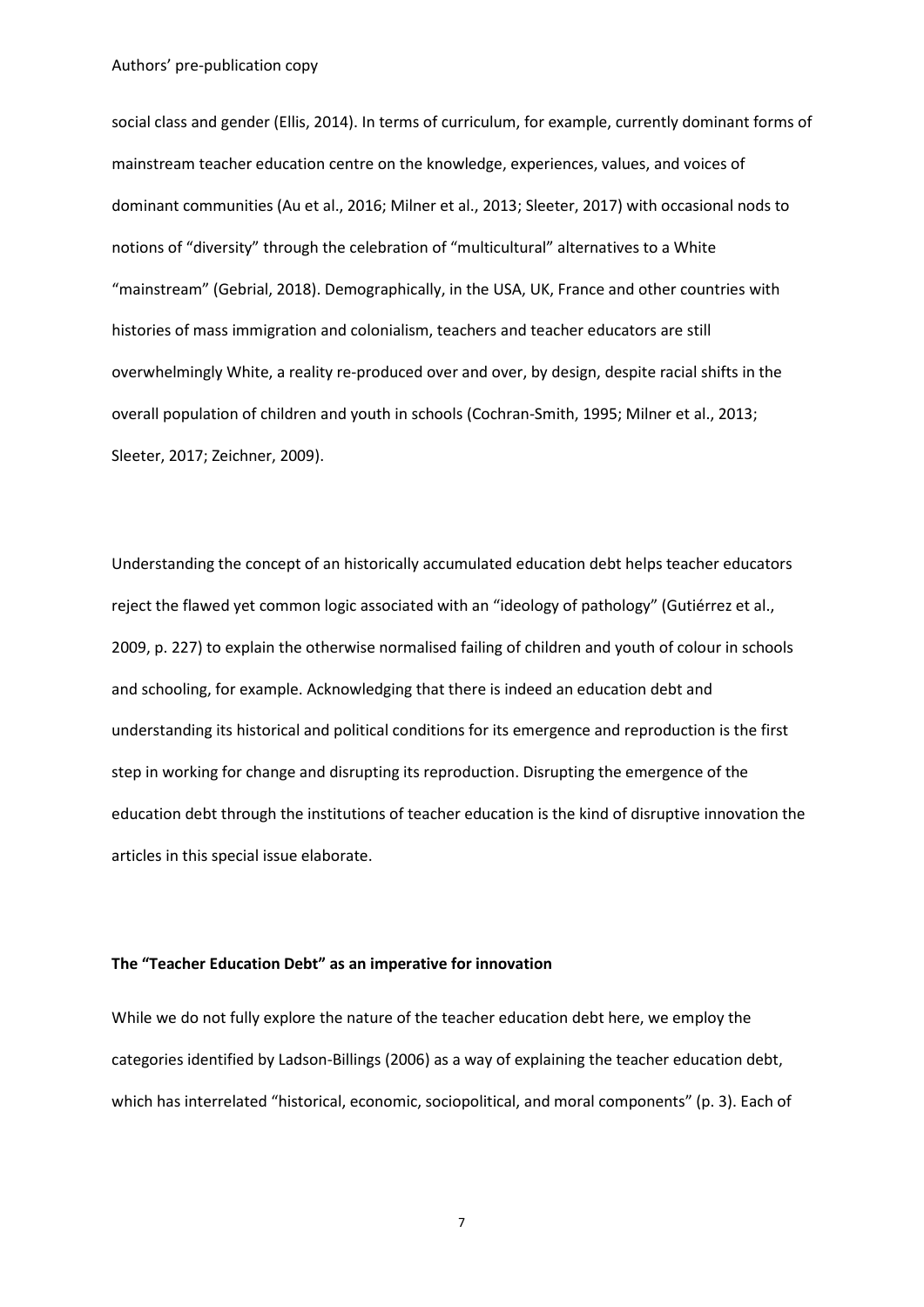these categories becomes a focus for innovation in teacher education debt becomes an imperative for change:

- *Historical Component:* The legacies of inequities in teaching and teacher education have been well documented in many countries. For example, the discourse around the supposed disappearance of Black teachers from classrooms in the U.S., for example, blaming them for not wanting to go into teaching (e.g., U.S. Department of Education, 2016), is ahistorical and problematic. This response to the shortage of Black teachers dismisses, for example, how they were pushed out of schools in the name of desegregation (Foster, 1997; Ladson-Billings, 2004), how Black epistemologies were tenaciously invisiblized (Au et al., 2016; Ladson-Billings, 2000), and how schooling's democratic aims have been weakened. The concept of a teacher education debt helps us recognize that the extant demographic disproportionality in teaching and teacher education is an intended design feature, 'stamped from the beginning' (Kendi, 2016). How can this be, first, acknowledged, and then changed?
- *Economic Component:* The economic component of the debt owed by teacher education to intersectionally minoritized populations is a remnant of systems of enslavement and colonization (Ladson-Billings, 2006). When we talk about teacher education, we often envision it supporting the aims of education as a public good, but never as a public good itself or, indeed, as a means for reparation. The economic component of the teacher education debt is predicated on an understanding that teacher education is a public good and must commit to reparations (Muhammad, 2013). There is limited work on curriculum as reparation in teacher education (e.g. Pinar, 2006) and there is much scope to explore this curricular intent in our field in the current context.
- *Sociopolitical Component:* Intersectionally minoritized communities have long been excluded from decision-making processes pertaining to schooling and the preparation and development of teachers. Sociopolitically, teacher education has epistemologically privileged Whiteness and other dominant ways and systems of knowing, while invisibilizing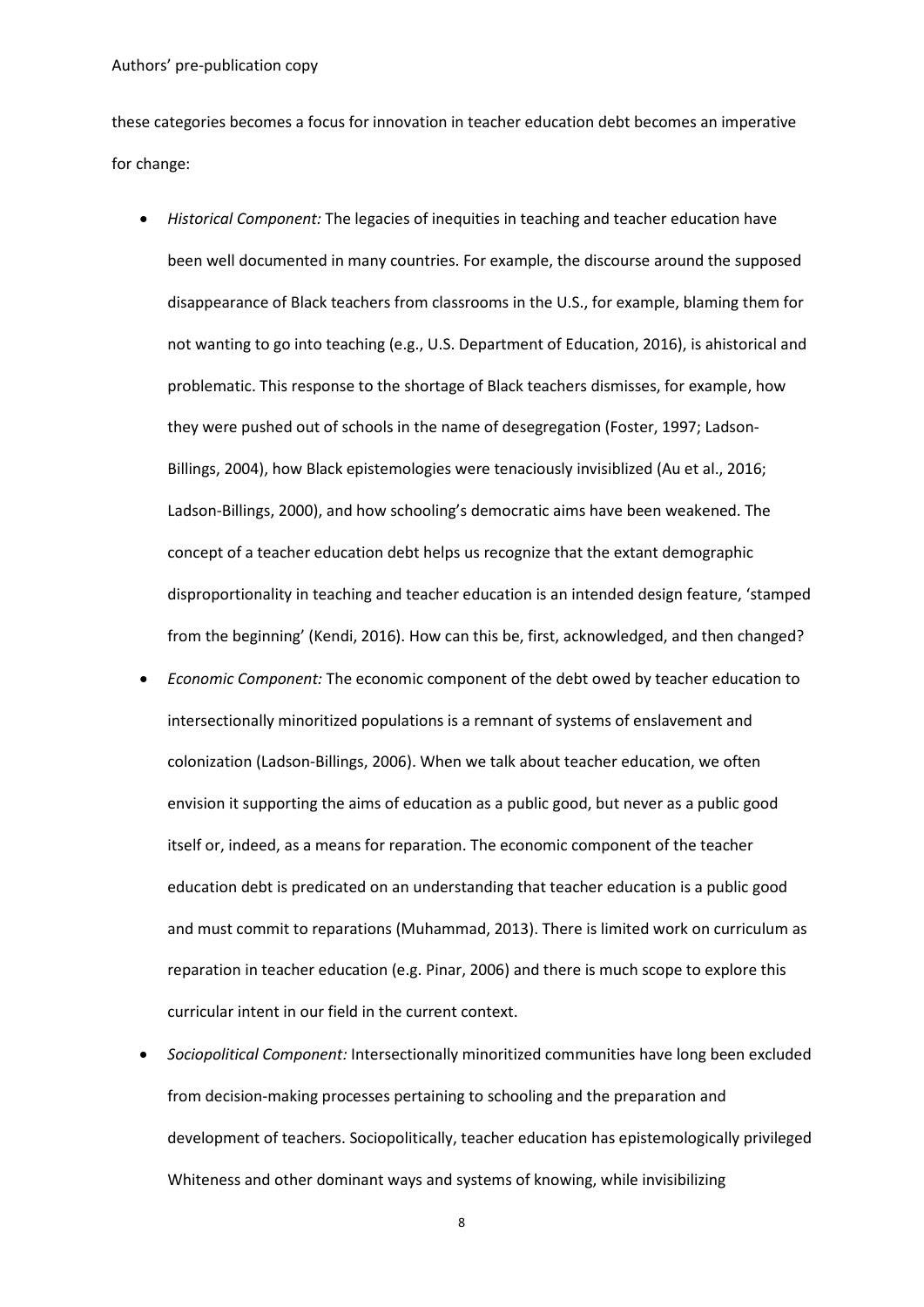endarkened epistemologies (Hurtado, 2003). Addressing the sociopolitical component of the teacher education debt requires changing relations with such communities, collaborating with them to foment the transformation of existing conditions rather than seeking to 'partner' with them to deliver business-as-usual. The relations between communities and the institutions of teacher education is an another critically important locus for innovation in our field.

• *Moral Component:* Teacher education has understood morality as the assimilation of the dominated into the value-systems of domination. That is, it has consciously and unconsciously embraced the propagation of racist ideas through assimilationist practices (Kendi, 2016) and through discourses which claim Whiteness (and other dominant ways of being, behaving, and communicating) as "normal". In doing so, it has behaved in immoral and unethical ways toward intersectionally minoritized communities. Morally, then, innovation in teacher education must reposition such communities foundationally, in ways that prioritize equity.

Acknowledging the teacher education debt and, crucially, addressing it through the work of curriculum reparation and the enactment of culturally revitalising and sustaining pedagogies creates profoundly different starting points for innovation in teacher education than merely seeking to make the existing system more efficient.

#### **HUMANIZING LEARNING, TEACHING AND BECOMING A TEACHER**

Another strong imperative, emerging in global discussions of teacher education, is the need for future innovations in this field to position human agency and relations at the centre of efforts to counter the dehumanizing forces that are taking their toll on teachers' professional lives and work as well as poorly serving students and communities (Ellis, 2010; Zeichner, 2010; Berliner and Glass,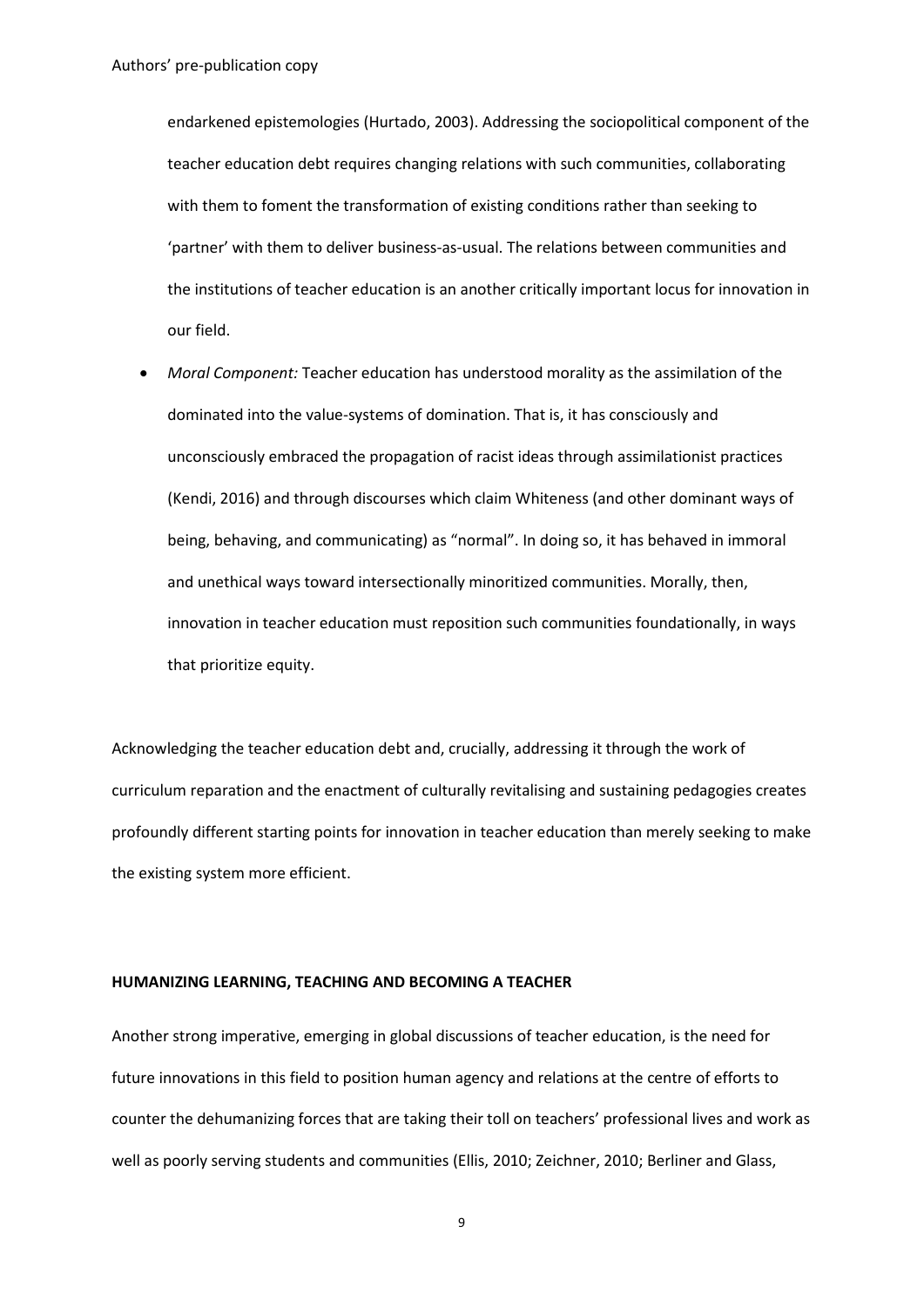2014; Bullough, 2014; Cochran-Smith et. al, 2018; Phillip et. Al, 2018). Economistic systems of accountability based upon a vision of global competitiveness in education, have proved to be sterile and unsustainable ground for innovation, as Cochran-Smith et al (2018) summarise:

Teacher education accountability is mired in market ideology, thin equity, externally controlled monitoring schemes, and narrow definitions of effectiveness. Based on deep mistrust of the profession and theories of change that are not supported by strong evidence, the teacher education accountability paradigm has constricted the curriculum, reduced the spaces for critical discussion and diminished the possibilities for teachers and teacher educators to work with others as agents of school and social change. (p. 153)

The irreducible and dynamic nature of human experience and development at the centre of democratic education processes cannot be represented only by economistic measures nor the processes themselves determined only by mathematical logic. Furthermore, attempts to render the processes and practices of education as precise, machine-like algorithms that may be delivered, like some kind of teacher toolkit, to the next generation of teachers, is intrinsically flawed. This "science" of learning – often aligned with interests in "big data" - is antithetic to the intrinsically complex, risky and relational nature of education as a process of human endeavour (Biesta, 2016). Indeed, as Biesta (2012) reminds us, it is in this essentially human transaction between people that the *why* of education is communicated, where learners begin to understand why knowledge, understanding and skills matter to people and their communities, as a central precept of being human.

Increasingly, the diverse purposes, and complex relationships that constitute the humanizing means of education, are becoming masked by the reification of the technical-rational. But this is not an argument against evidence in education *per se*. We find similar debates in other professions. As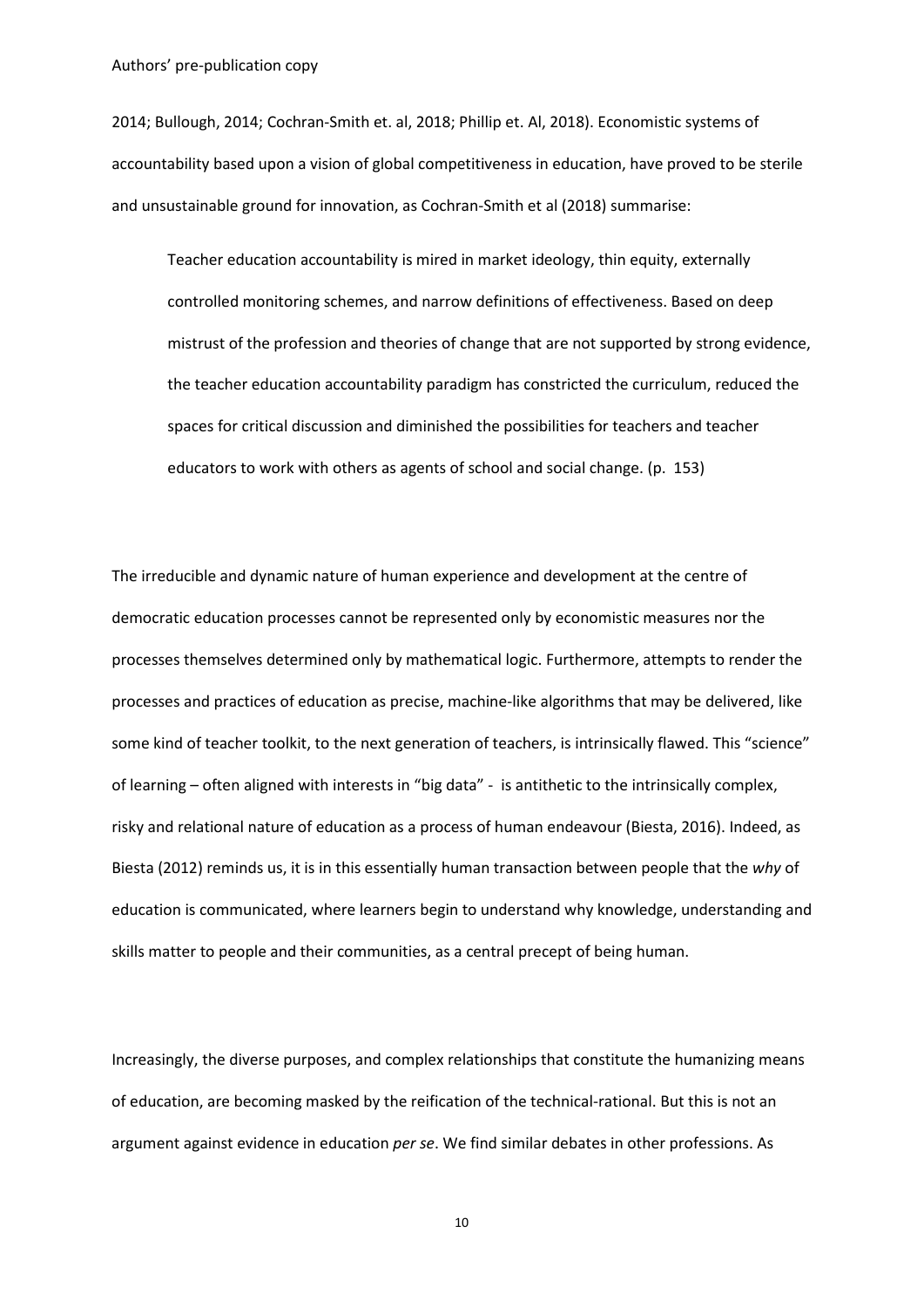Greenhalgh, Thorne and Malterud (2018) argue, in the quest to exclude epidemiological bias in evidence-based medicine "the thoughtful, in-depth, critically reflective processes of engagement with ideas" (p. 3) is becoming marginalised or even absent. As effectiveness is focused on *post hoc*  metrics there is increasingly less curiosity about whether the means are "an educationally desirable way to bring about" the desired ends; an interpretive process requiring the human judgement and wisdom of the teacher or education as humanized praxis (Biesta, 2012, 39).

### **Humanization as an imperative for innovation**

This perspective also brings us to the second, but no less important argument, as to why innovation in teacher education must be framed with a humanizing imperative. In the vacuum left by the stalled market-driven ideology of education, we see a resurgence of the technological appropriation of innovation in teacher education with calls for more technologically-derived data to determine the contours of teachers' practices. For example, Cope and Kalantzis (2016) invoke a new era of technological innovation suggesting that:

Everyone becomes to some extent a data analyst - learners using analytics to become increasingly self-aware of their own learning and teachers as they acquire a level of data literacy required to interpret a student's progress and calibrate their instruction. (Cope and Kalantzis, 2016, 8)

There have been several waves of technological advancements laying claim to the innovation narrative in education. Examples of this phenomenon have often been heralded by the introduction of new technologies such as the internet, interactive whiteboards and mobile technologies, with the latest being learning analytics. All too often, however, such developments are driven (as they often have been historically) by a technological determinism; the necessary pedagogical implications are slow to come to fruition if, indeed, they do at all. Thus, technology-based claims of innovation in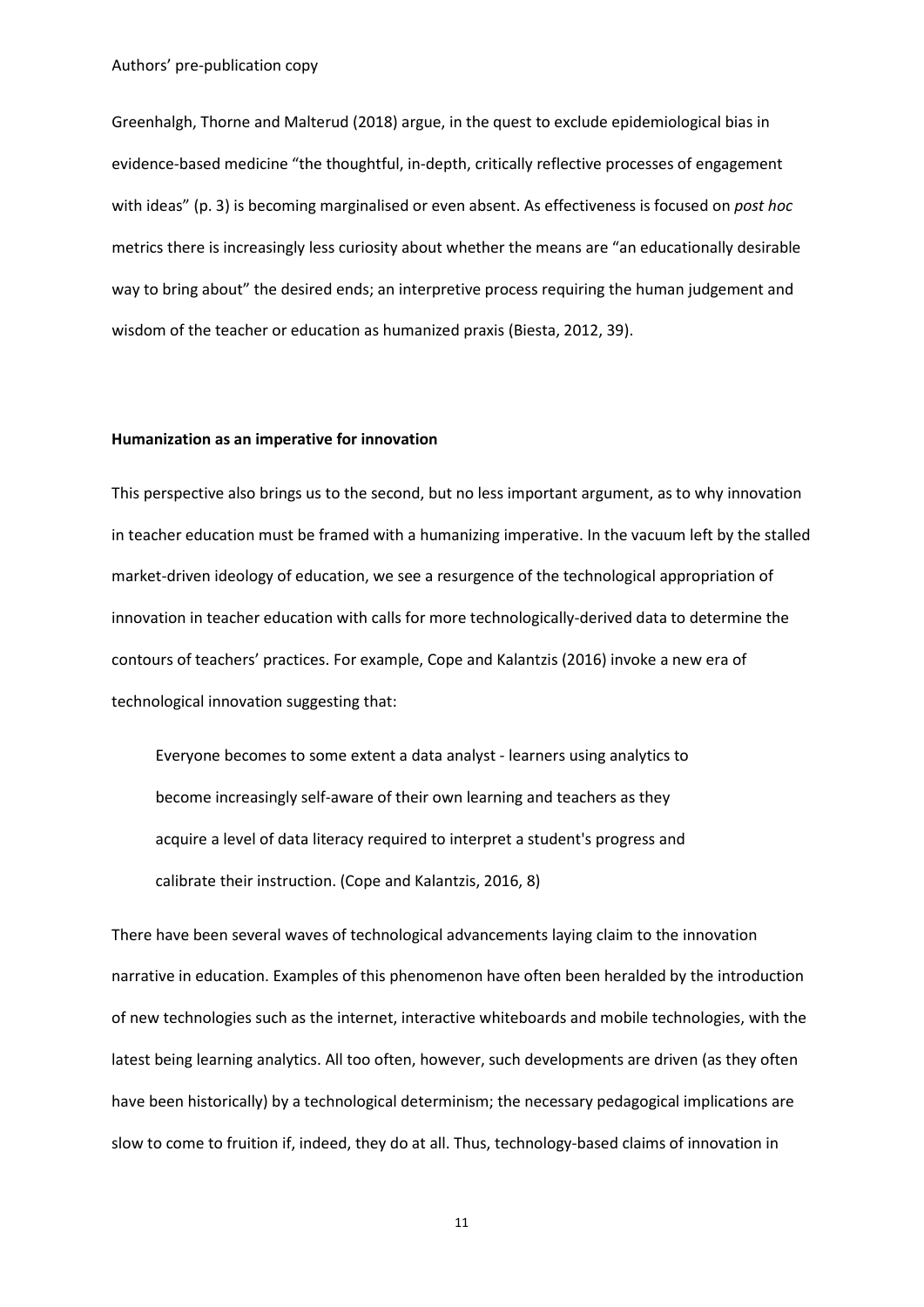teacher education, like Cope and Kalantzis' (2016, 8) vision of teachers and learners cumulatively honing and calibrating their learning or teaching in response to ever more complex "dashboards" of data, must be viewed critically. Such developments have the dual potential to both erode or add to "meaningful understanding[s] of teaching and the teacher" (Biesta, 2012, 36). There is a mistaken assumption that increased data, as well as the speed of access to data, can only enrich learning and teaching whereas the evidence to date (such as it is) suggests that these de-humanizing approaches have eroded both the language of learning and of teaching (Biesta, 2012). The concern here is that in the absence of a humanising imperative for innovation in teacher education, a technologically-driven development such as learning analytics merely heralds a new hyper-economistic paradigm that further dehumanizes the practices of learning, teaching and becoming a teacher.

#### **THE ORGANISATION OF THIS SPECIAL ISSUE**

The articles in this special issue have been organised in order to represent the diverse theoretical and methodological approaches the authors have taken in their research. Some of the articles may be categorised as conceptual or theoretical contributions but all of the papers draw in some way on data, whether specifically generated in the course of a discrete research project or in the form of representations of the authors' own practices as teacher educators on reflection. We make this point explicitly to counter any assertions derived from, we believe, some misleading interpretations of international research evaluation and funding systems such as the UK Research Excellence Framework (REF) that suggest (or at least imply) that the analysis of teacher educators' practices is ineligible for inclusion in these sorts of exercises. The articles in this special issue stand as examples of original and distinctive research publications that can claim theoretical significance or that make a conceptual contribution to the field. (We would also like to note that the encouragement and publication of this sort of article has long been a feature of the *Journal of Education for Teaching* under the editorship of Peter Gilroy).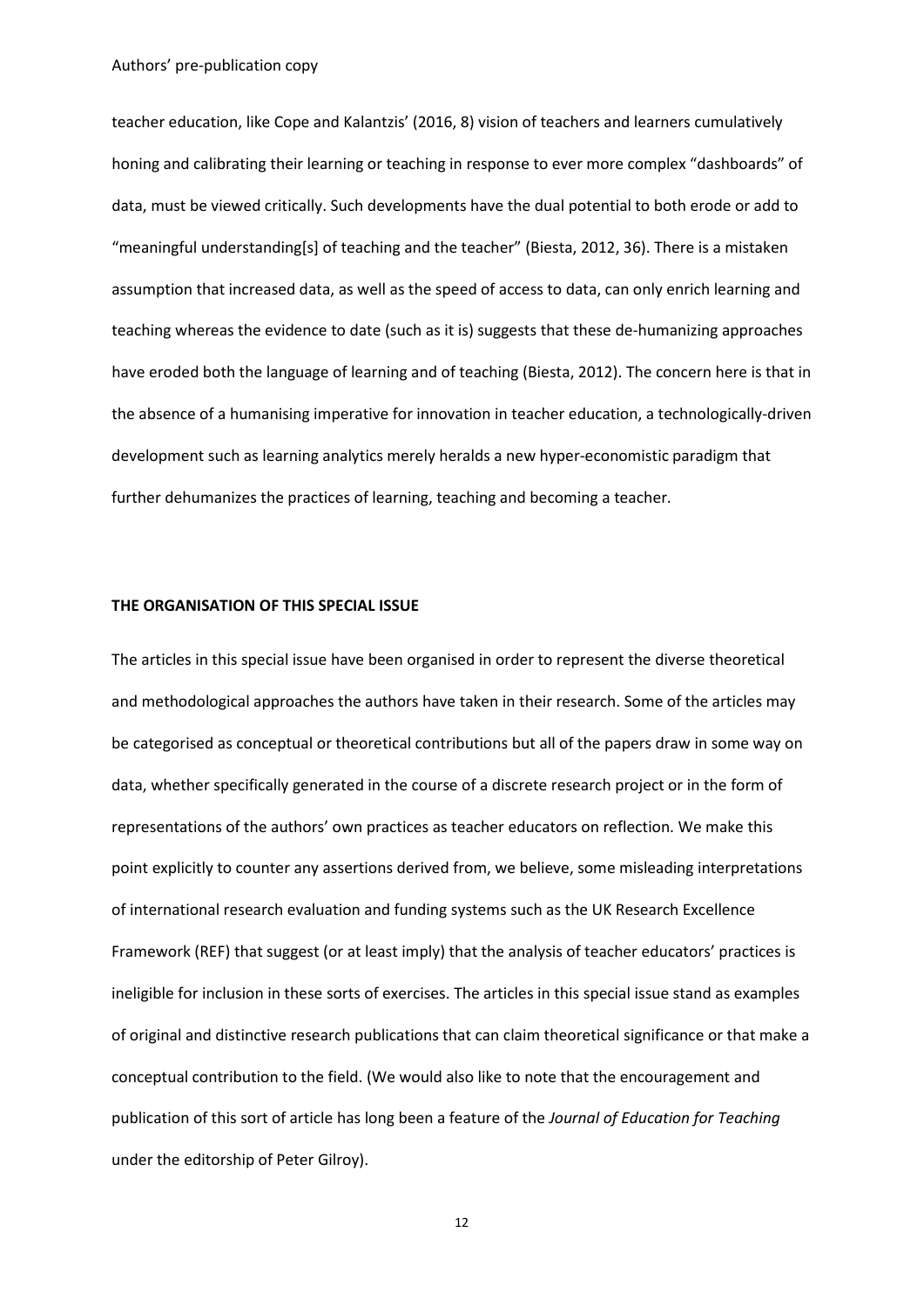#### **Introducing the articles**

'Evidence-based' seems to have become the epithet of choice in education reform internationally. Keith Turvey's article opens the special issue by challenging some of the dominant narratives surrounding this phenomenon with particular reference to the implications for teacher education. Turvey argues that the way evidence is constructed, as well its relationship with teacher professionalism and the aims of their pedagogical practice, can be either dehumanising or humanising. The over-reliance on, and reification of econometrics in the problematic quest to 'evidence' the quality of teaching and education leads to the disenfranchisement of teachers and learners. Such evidence often lacks 'the subjectivity of events and the distinctiveness of cultural contexts' required for teachers to meaningfully bridge the gap between research and practice. Whilst the growing 'datafication' (Mayer-Schonberger and Cukier, 2013) of education is increasingly at risk of becoming meaningless, Turvey explores alternatives and provides an example from his own teacher education practice that demonstrates how narrative has the potential to create more humanising and culturally sustaining innovations teacher education. He explores how narratives add to the professional and pedagogical provenance of evidence concluding that such provenance is vital to teachers' meaningful participation in the dialogue between research and practice. It is this dialogue, Turvey argues, which 'will become increasingly critical in sustaining the human and meaningful relationships required to add to the cumulation of teachers' pedagogical and professional knowledge, and the progress of teacher education'.

In the article that follows, Burnett and Lampert focus on the National Exceptional Teaching for Disadvantaged Schools (NETDS) programme, an innovative pre-service teacher education programme in Australia. NETDS originated in response to dwindling commitments to equity and social justice in the teacher education curriculum in Australia and the reality that high-performing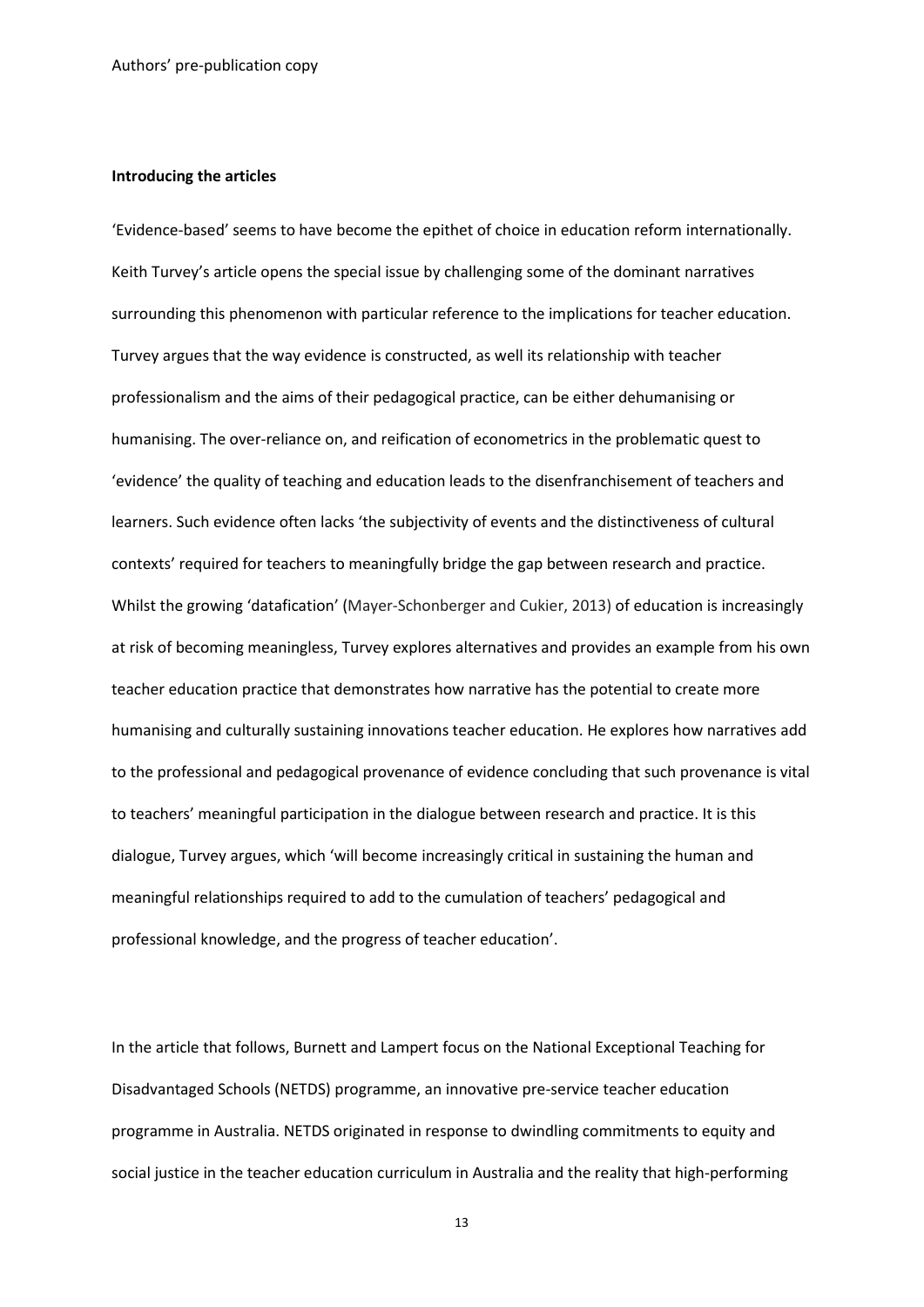teacher graduates were unlikely to teach in high-poverty schools. Working against reductionist notions of innovation, and pushing back against alternative pathways into the teaching profession such as *Teach for Australia*, NETDS sought to prepare teachers for the complexities inherent in Australian low-income schools in contextually sensitive and culturally sustaining and revitalising ways that prioritized the knowledges and practices of historically disadvantaged communities such as Aboriginal and Torres Strait Islander communities. Additionally, NETDS aimed to encourage graduates to begin their teaching careers working with students from historically vulnerable backgrounds in urban, regional, and remote Australian communities. Longitudinal research findings unveil the transformative impact of NETDS on teacher graduate destinations, the inclusion of social justice approaches in teacher education programmes, and the development of new forms of partnerships between universities, schools, and the philanthropic sector. Questions pertaining to the architecture of NETDS, including institutional leadership, resource needs, the prioritization of social justice within the contemporary neoliberal context of teacher education reform, and the challenge of "scaling up" potentially powerful innovations are addressed in ways that firmly reject technicist responses.

Michael Dominguez' article follows on from Burnett & Lampert by inviting teacher educators to innovate through "being decolonial in intention and practice." Necessarily, this is not a comfortable space as Dominguez lays out the case for challenging the epistemic and ontological structures on which teacher education is currently anchored. Seeking to challenge coloniality in teacher education, Dominguez asks: "Is equity and accounting for diversity really so elusive? Or is it that so many of our efforts have been premised on setting novice educators up to ask historically marginalized youth to be who they are not, never have been, and never will be?" Dominguez' article does not make a naïve attempt to try to rationalise "gaps" in educational outcomes. Instead, he takes the reader to the heart of the issue, requiring them to consider how equity and social justice can ever thrive in an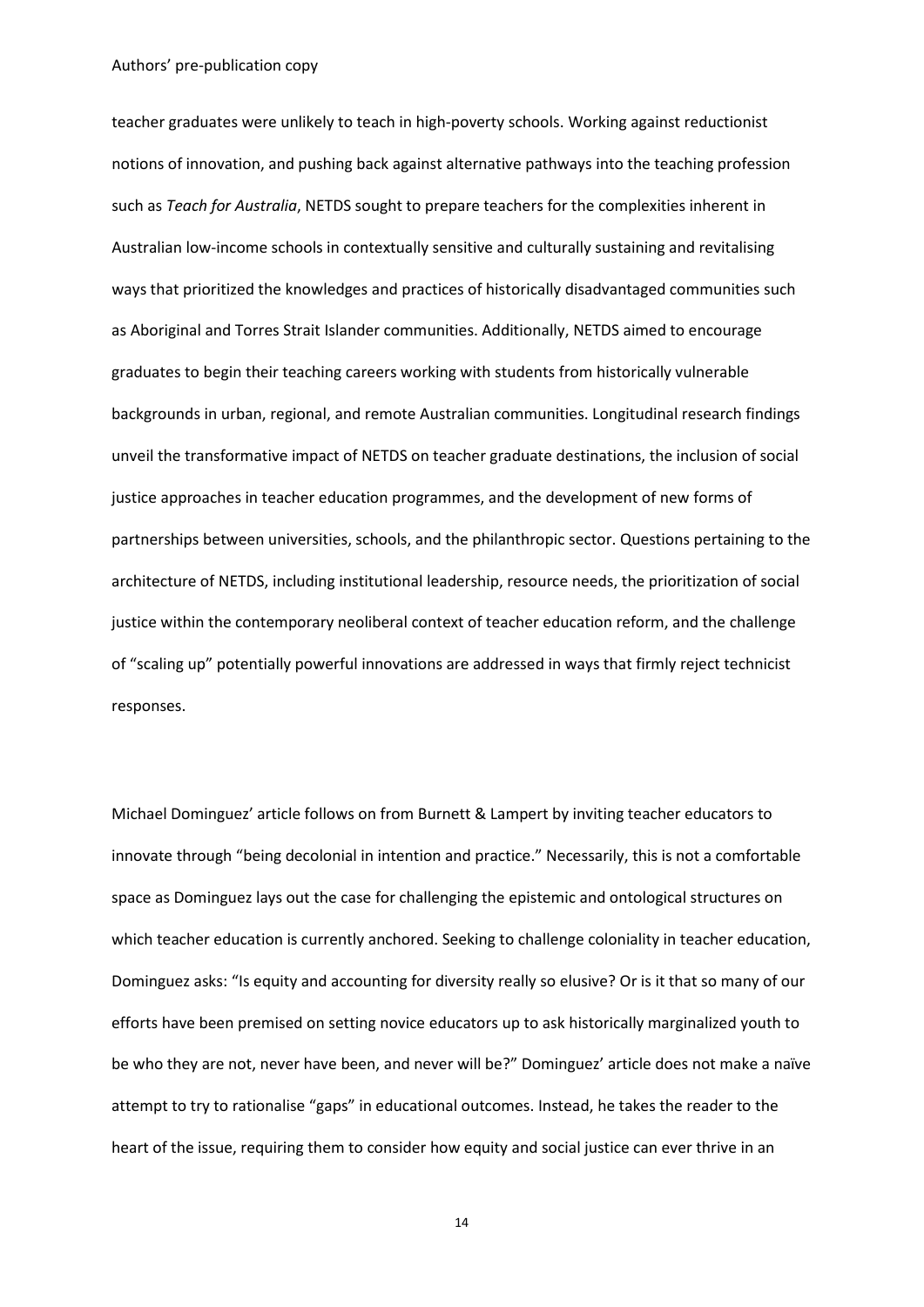education system that defaults to mimicry of the dominant culture, as the main currency of accomplishment? However, he goes further. Dominguez reminds us that not only do we already possess potentially powerful pedagogic tools (drama, role play) for reinventing teacher education practice, but he also offers insight into how these tools can be used to create new "pedagogical imaginaries" where coloniality can be challenged in order for decolonial practices to emerge.

Responding to the attention given to the knowledge, skills and dispositions of teacher educators as an occupational group, Goodwin and Darity report on their examination of the teacher education research literature published between 2010 and 2016 to answer the question: "what kind of knowing is needed to prepare social justice teacher educators?" Using five knowledge domains for teaching – personal, contextual, pedagogical, sociological, social - as an analytic lens, the authors found that personal knowledge was predominantly identified as the key focus for the development of teachers with a social justice orientation. The authors suggest that "teachers' lack of knowledge about the lives and cultures of students who are increasingly diverse" means that this focus on the personal knowledge of prospective teachers is significant. Finally, the authors conclude from their analysis that formal preparation for teacher educators is necessary; that the predominantly smallscale studies that characterise the field need to be reconfigured in order to generate more significance and impact; and that social justice must not become compartmentalised as a marginal or "special" concern rather than a value that underpins all research in a professionally-oriented field such as teacher education. Goodwin and Darity's article therefore suggests a clear direction for innovation in our field that concerns a very significant and responsible group of workers - teacher educators.

In a thoughtfully written article, Jurow, Horn and Philip begin with an elegant prelude introducing the concepts of consequential learning and the social and material organisation of knowledge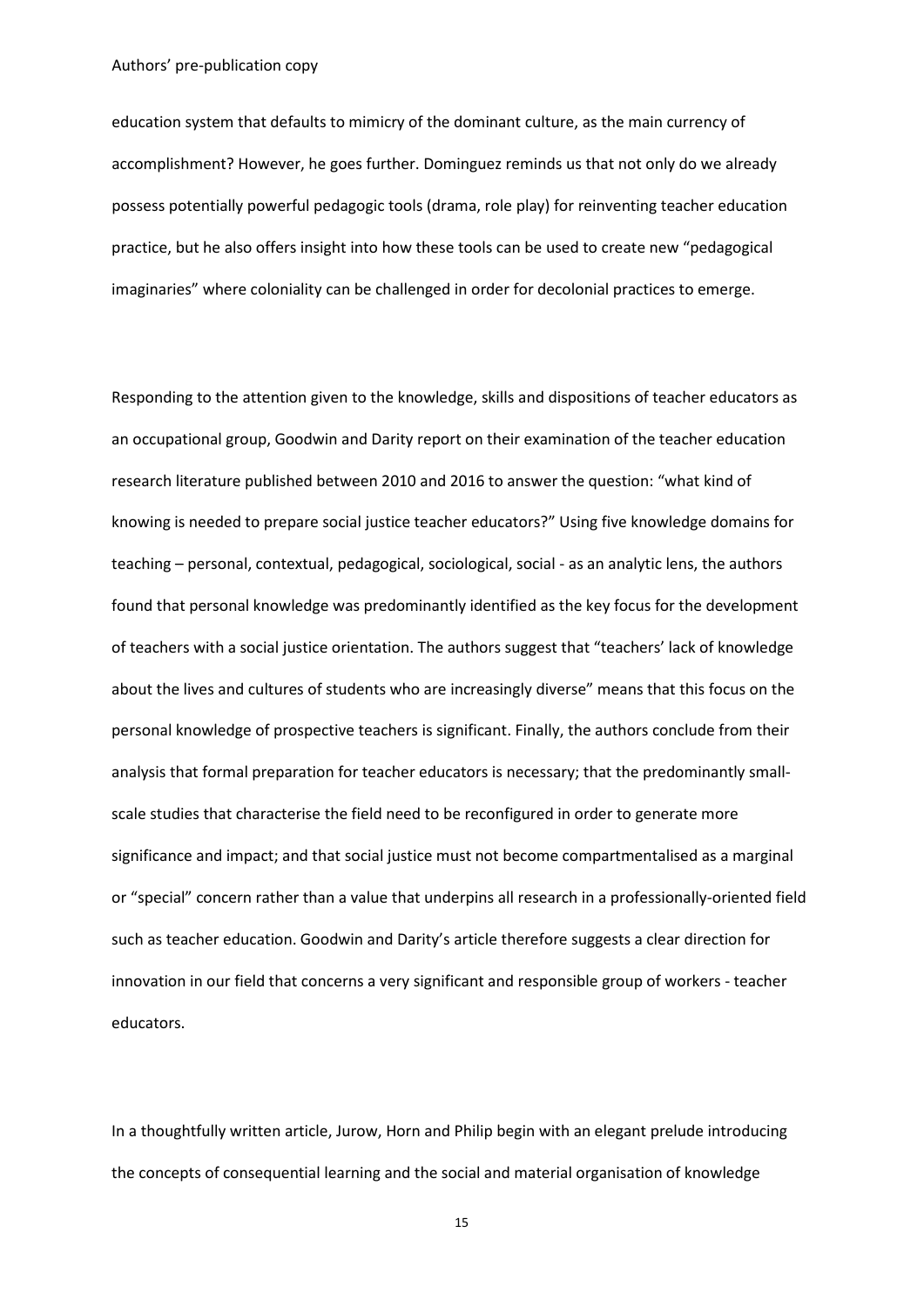infrastructures. Using these theoretical tools, they then present three cases of innovation in teacher education that focus on core concerns of school-university partnerships, programme design, and the "how" of in-classroom, school-based professional learning. From the authors' perspective, "teacher learning can be examined as changing forms of participation in response to specific configurations of social and material relations". Innovation in teacher education, therefore, may be seen as the remediation of these relations through the introduction of new tools/infrastructure to enable more socially just and equitable forms of teaching in schools. The three cases presented are each drawn from the research and practice of the authors, deeply grounded in the everyday work of teacher education as a field but pointing at future directions for transforming its work through a close engagement with theory. A critical contribution of Jurow, Horn and Philip's article is that, by entering into new social and material relations, "the roles of the teacher and community-based organization(s) were not limited, as is often the case, to supporting a university-based enterprise". In other words, new spaces and resources for designing teacher education programmes necessitate a radical reconfiguration of power and interests that make the meaning of the historical concept of "partnership'"(between universities and schools) increasingly problematic.

Finally, in a powerful article drawing on her own professional practice and theorising, Mariana Souto-Manning argues for the prioritisation of transformative innovations in teacher education by the profession itself rather than by self-styled education reformers and entrepreneurs. Souto-Manning takes on a key challenge in teacher education: interrupting the ways in which its practices are implicated in the social reproduction of racism – the teacher education debt. Starting with a survey, where US-based teacher educators used the lack of quality teacher education placements in schools serving students of colour as justification for the pervasive practice of placing pre-service students in mostly White schools under the guise of quality, Souto-Manning then undertakes change from within the profession, working to humanise schools predominantly serving students of colour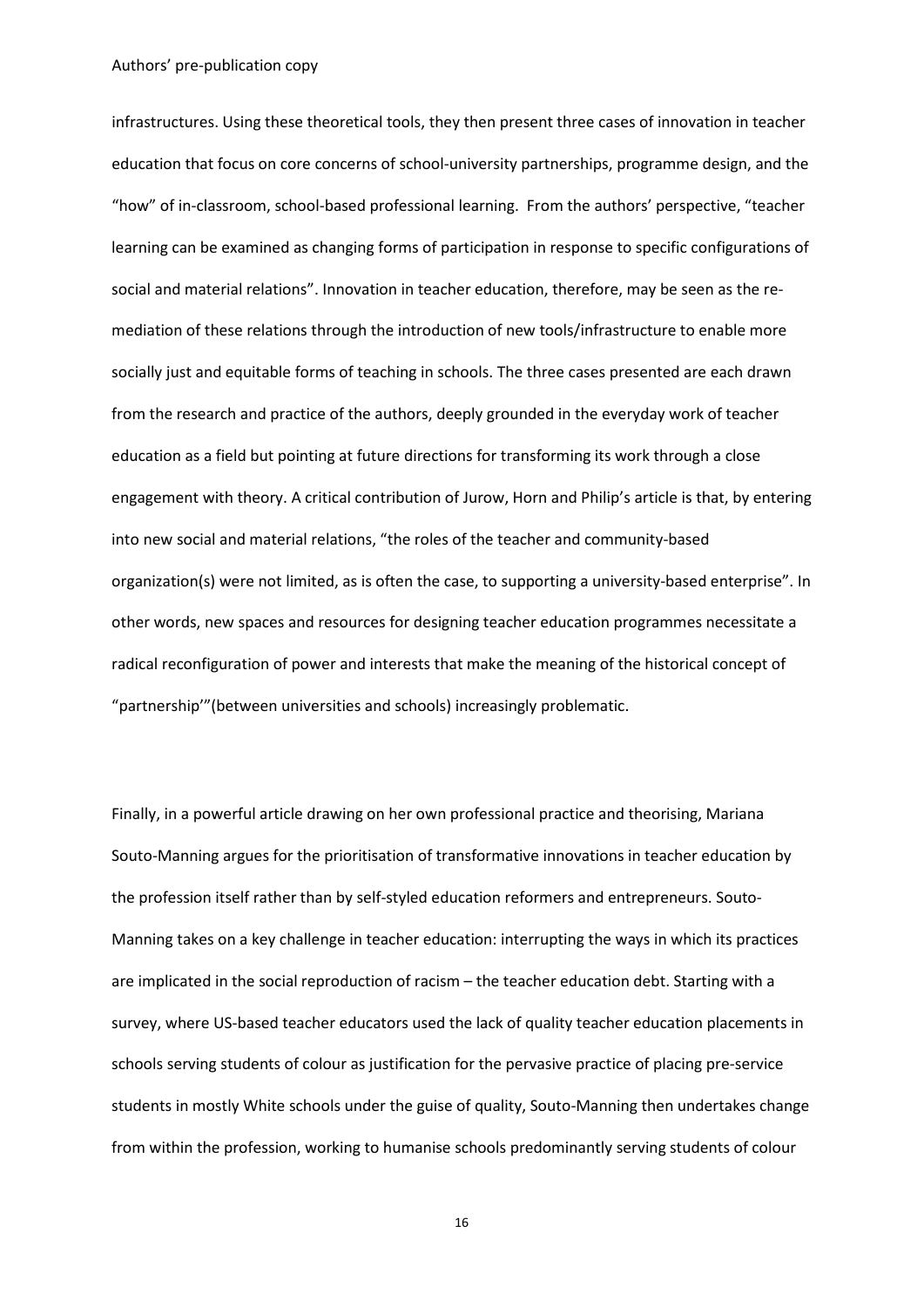by (re)centring student teaching placements on these students' lives, knowledges and values. She does so collaboratively, alongside elementary school teachers who critically read, interrupt, and work to rewrite racist practices ingrained in teacher education. Within the context of Freirean culture circles, Souto-Manning shows how the teachers and herself, as teacher educator, collectively engage in developing a new kind of transformative practice as they interrogate the persistence of racism in teacher education. Bound by firm commitments to racial justice, they negotiate an assetsbased approach (Ladson-Billings, 1995; Souto-Manning and Martell, 2019) to teacher education. In doing so, Souto-Manning's paper concludes this special issue by offering important implications for dialectically transforming racist practices in teacher education in praxically-just ways.

#### **Final comments**

The articles in this special issue were first developed as papers at an international symposium on the theme of "Innovation in Teacher Education" organised by the Centre for Innovation in Teacher Education and Development (CITED), a joint initiative between Teachers College, Columbia University and King's College London (URL here). CITED will continue to develop research and development opportunities on this theme in the years ahead, learning from, among others, the contributions of the authors in this issue. Our hope as editors of this special issue, however, is that these papers will encourage a shift in meaning for innovation in our field – a more socially responsible and sustainable meaning for innovation that acknowledges the teacher education debt in reproducing inequities and the humanization of learning, teaching and teacher education as imperatives for necessary change in our field.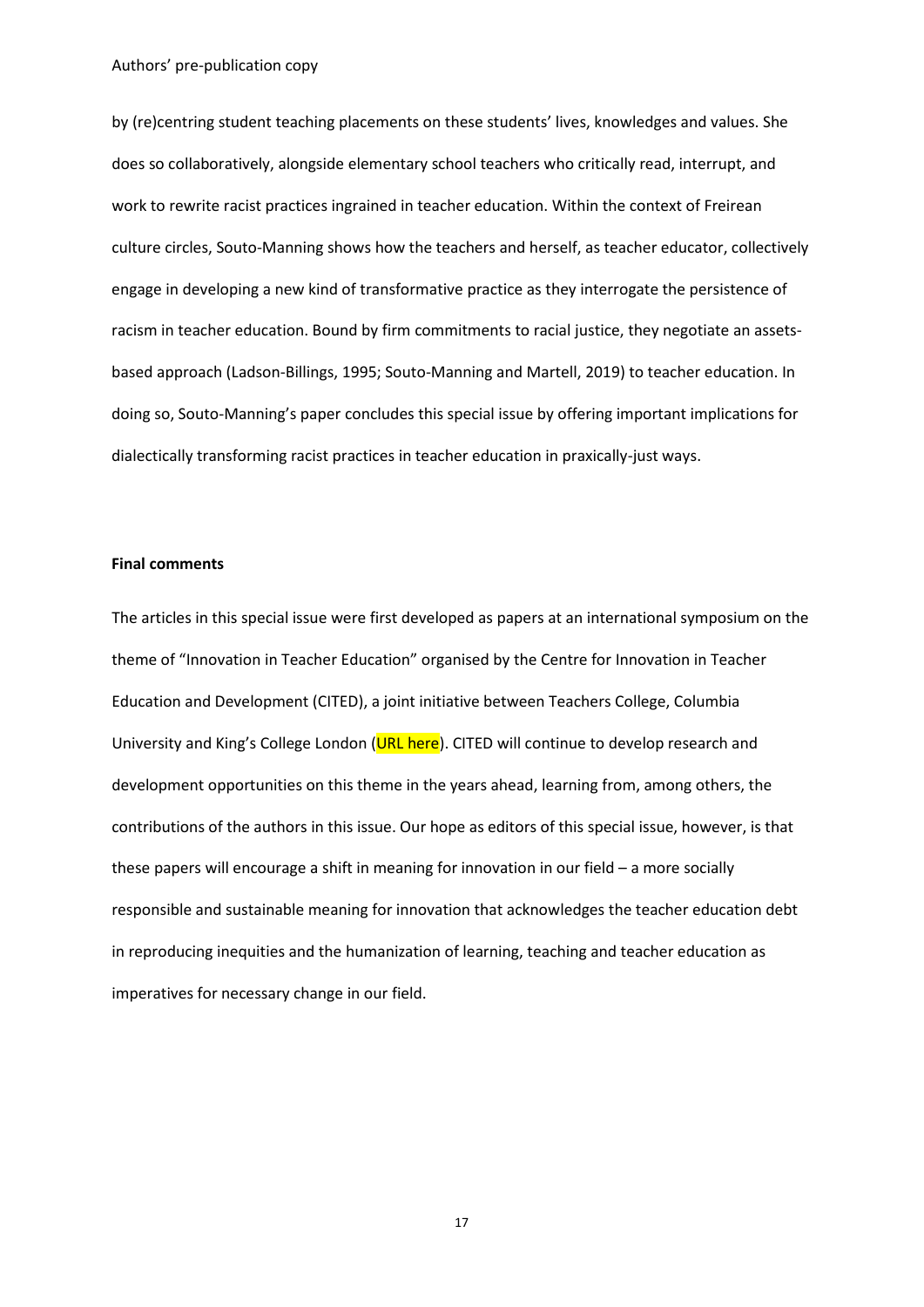### **REFERENCES**

- Alexander, R. (2015) Teaching and learning for all? The quality imperative revisited. *International Journal of Educational Development* 40, 250-258.
- Au, W., Brown, A., and Calderón, D. (2016) *Reclaiming the multicultural roots of U.S. curriculum:*  Communities of color and official knowledge in education. New York, NY: Teachers College Press.
- Berliner, D. (1984) Contemporary teacher education: Timidity, lack of vision, and ignorance. Paper presented for the American Academy of Education, Washington, D.C. (November)
- Berliner, D. C., and Glass, G.V. (2014) *Myths & Lies That Threaten America's Public Schools: The Real Crisis in Education*. New York: Teachers College Press.
- Biesta, G. (2012) "Giving Teaching Back to Education: Responding to the Disappearance of the Teacher". *Phenomenology & Practice*, 6 (2), 35 – 49.

Biesta, G. (2016) *The Beautiful Risk of Education*, New York: Routledge.

Bourdieu, P. and Passeron, J-C. (1977) *Reproduction in Education, Society and Culture*. London: Sage.

- Bowles, S. and Gintis, H. (1976) *Schooling in Capitalist America: Educational Reform and the Contradictions of Economic Life*. New York : Basic Books.
- Bullough, R. V. Jr. (2014). Recalling 40 years of teacher education in the USA: a personal essay. *Journal of Education for Teaching* 40(5): 474-491.
- Christensen, C. (1997) *The Innovator's Dilemma: How Technology Causes Great Firms to Fail*. Cambridge, MA: Harvard University Press.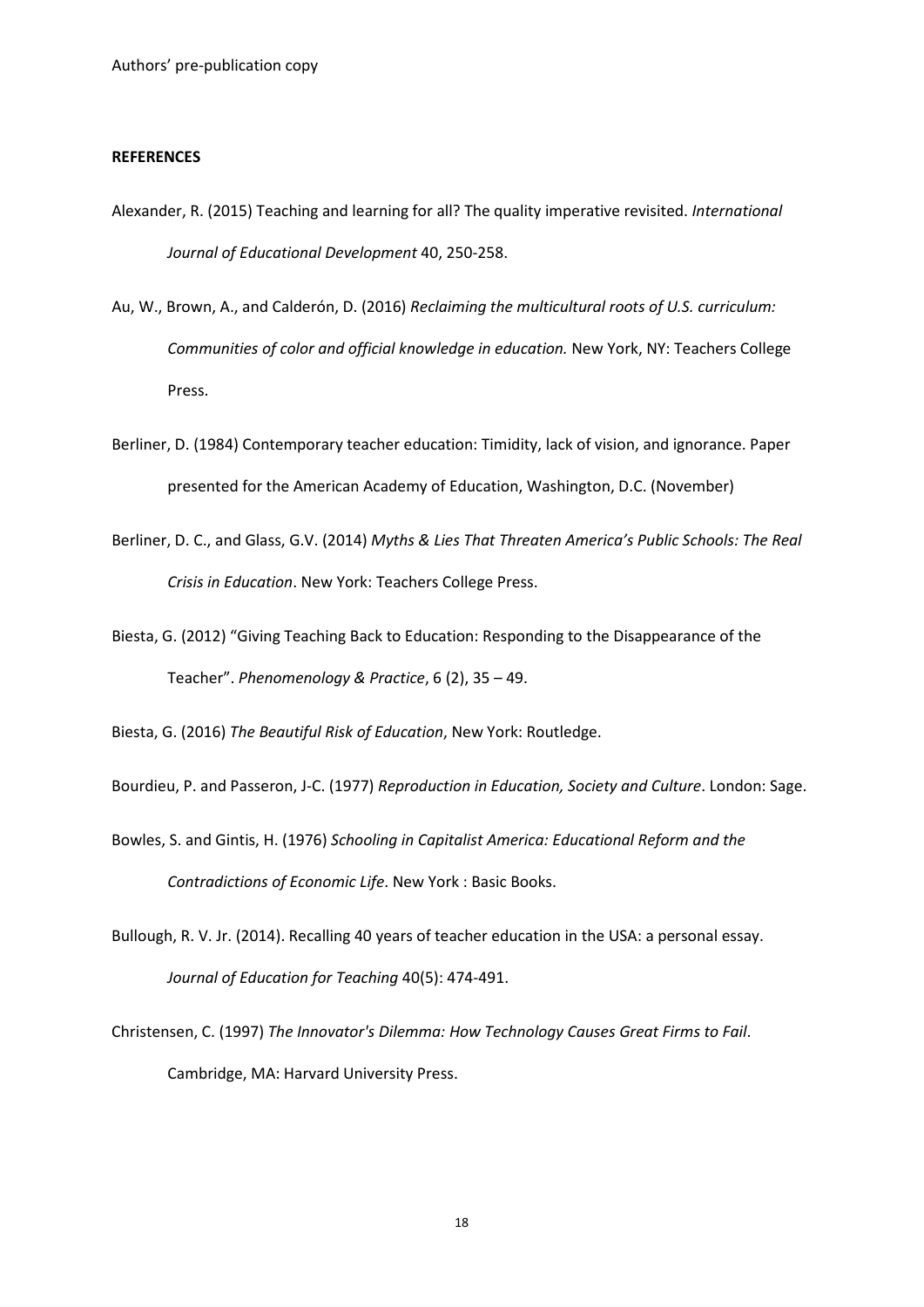- Cochran-Smith, M., Cummings Carney, M., Stringer Keefe, E., Burton, S., Chang, W., Fernandez, B., Miller, A., Sanchez, J., and. Baker, M., (2018) *Reclaiming Accountability in Teacher Education.*  New York: Teachers College Press
- Cochran-Smith, M. (2000). Teacher education at the turn of the century. *Journal of Teacher Education* 51(3), 163-165.
- Cochran-Smith, M. (1995) Color blindness and basket making are not the answers: Confronting the dilemmas of race, culture, and language diversity in teacher education. *American Educational Research Journal*, 32(3), 493-522.
- Cope, B. & Kalantzis, M. (2016) "Big Data Comes to School: Implications for Learning, Assessment and Research". *AERA Open* 2 (2): 1–19.
- Darling-Hammond, L. & Youngs, P. (2002) Defining "highly qualified teachers": What does "scientifically-based research" actually tell us? *Educational Researcher* 31(9), 13-25.
- Ellis, V., Steadman, S. & Trippestad, T.A. (2018) Teacher Education and the GERM: Policy Entrepreneurship, Disruptive Innovation and the Rhetoric of Reform. *Educational Review*  Vol, ISS: page numbers.
- Ellis, V. (2014) English as a subject. In Leung, C. & Street, B. (Eds.). *The Routledge Companion to English Studies*, London & New York: Routledge.
- Ellis, V. (2010) Impoverishing Experience: The Problem of Teacher Education in England. *Journal of Education for Teaching* 36 (1): 105 – 120.

Foster, M. (1997). *Black Teachers on Teaching*. New York, NY: The New Press.

Gebrial, D. (2018) Rhodes Must Fall: Oxford and Movements for Change. In Bhambra, G.K., Gebrial, D. & Nișancioğlu, K. (Eds.) *Decolonising the University*. London: Pluto Press.

Geiselberger, H. (Ed.). (2017) *The Great Regression*. Oxford: Polity Press.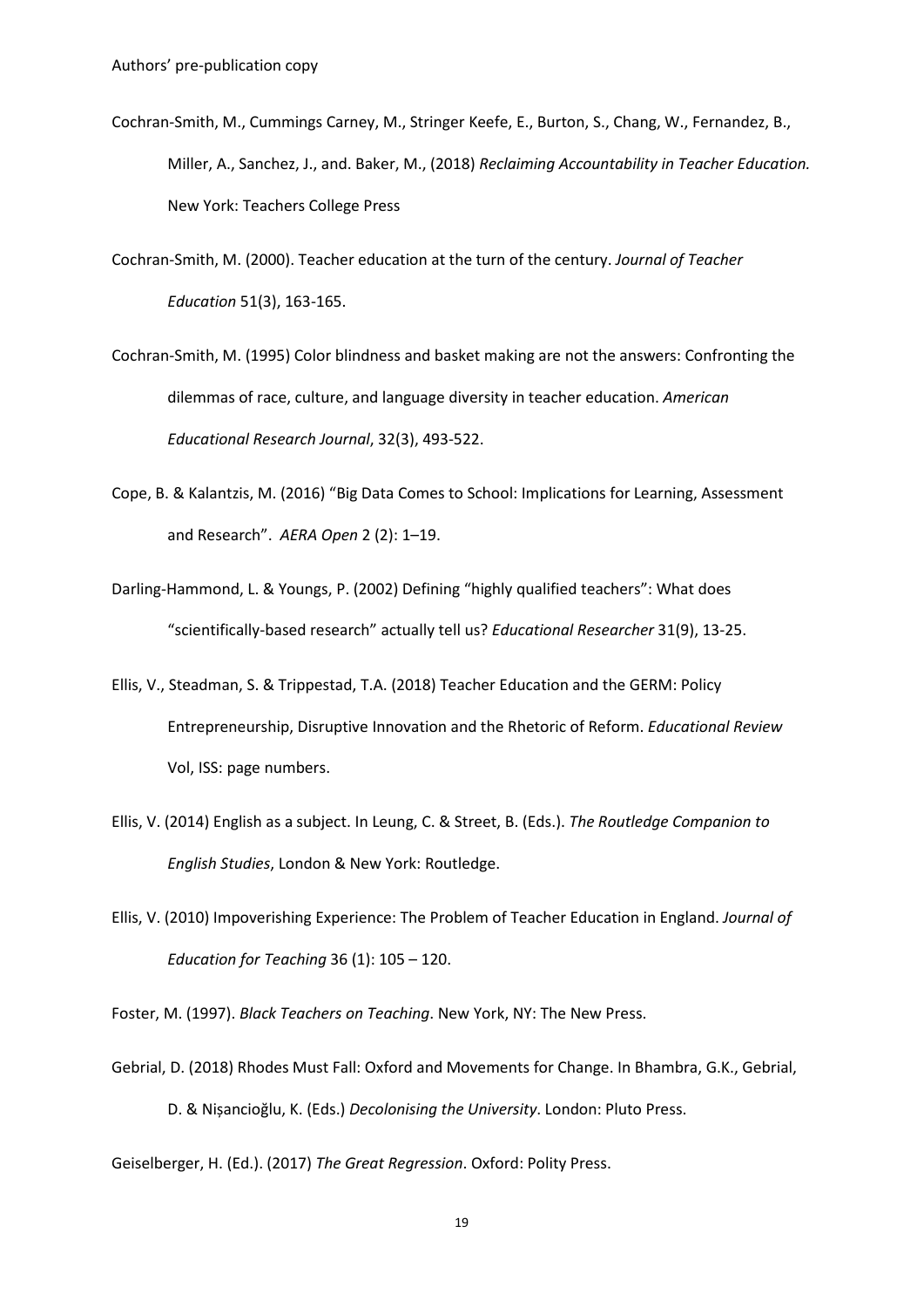- Genishi, C., & Dyson, A. (2009) *Children, Language, and Literacy: Diverse Learners in Diverse Times*. New York, NY: Teachers College Press.
- Gibb, N. (2014) Teaching unions aren't the problem universities are. The Guardian. 23 April. (available at http://www.theguardian.com/commentisfree/2014/apr/23/teaching-unionsarent-problem-universities-schools-minister; accessed 20/9/17)
- Greenhalgh T., Thorne, S., Malterud, K. (2018) "Time to Challenge the Spurious Hierarchy of Systematic over Narrative Reviews?". *European Journal of Clinical Investigation*, 48 (6). Retrieved from<https://doi.org/10.1111/eci.12931> 1 November, 2018.
- Gregory, A., Skiba, R., and Noguera, P. (2010).The achievement gap and the discipline gap: Two sides of the same coin? *Educational Researcher*, 39(1), 59-68.
- Gutiérrez, K., Morales, P., and Martínez, D. (2009). Re-mediating literacy: Culture, difference, and learning for students from nondominant communities. *Review of Research in Education*, 33, 212–245.
- Hess, F.M. & McShane, M. Q. eds. (2013) *Teacher Quality 2.0: Toward a New Era of Education Reform*. Cambridge, MA: Harvard Education Press
- Horne, G. (2014) *The Counter-Revolution of 1776: Slave Resistance and the Origins of the United States of America*. New York: New York University Press.
- Hurtado, A. (2010) Theory in the flesh: Toward an endarkened epistemology. *International Journal of Qualitative Studies in Education* 16,2: 212 – 225.
- Kendi, I. (2016) *Stamped from the beginning: The definitive history of racist ideas in America*. New York, NY: Nation Books.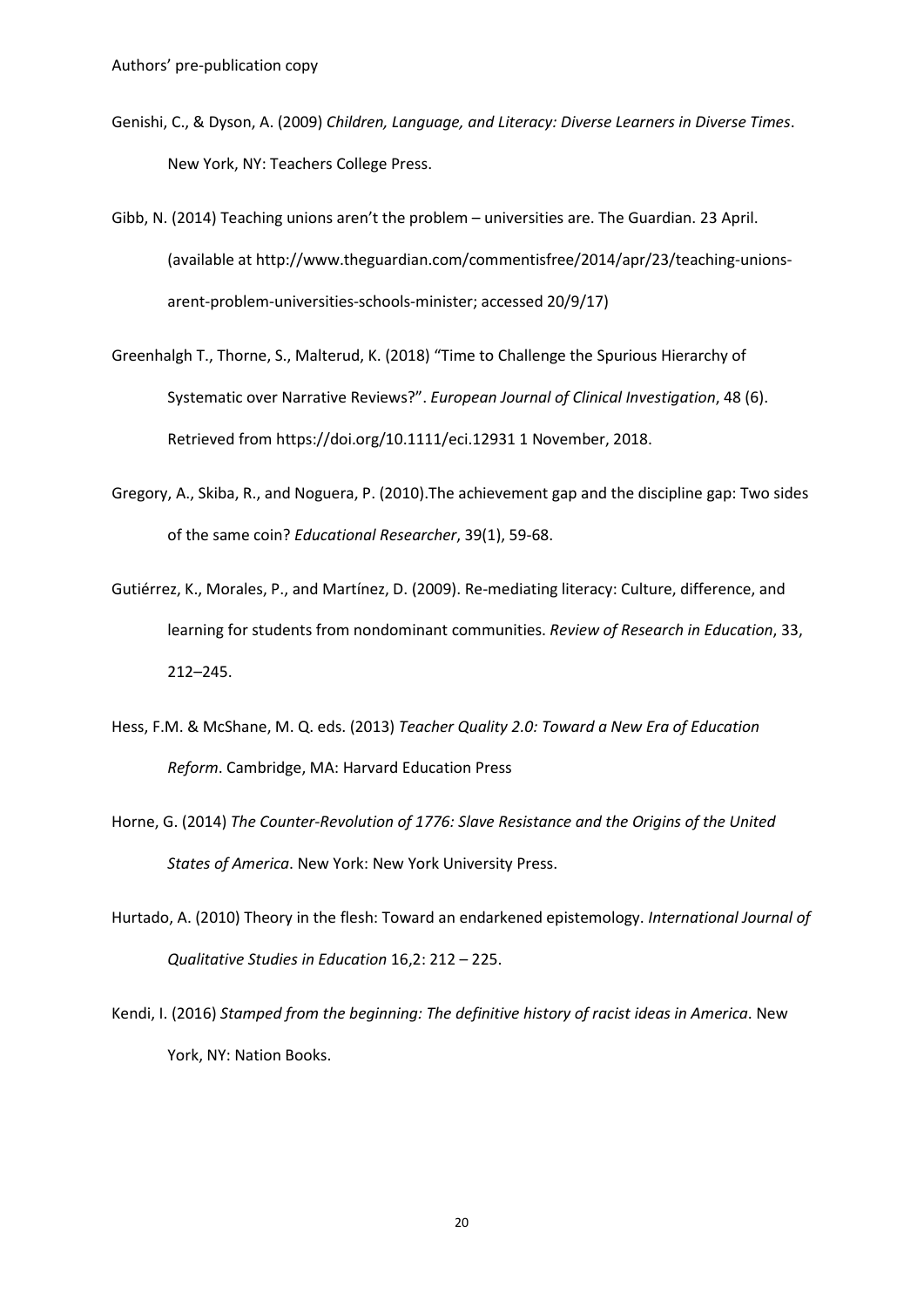- Ladson-Billings, G. (2000) Racialized discourses and ethnic epistemologies. In N. Denzin and Y.S. Lincoln (Eds.), *The SAGE handbook of qualitative research* (2nd ed., pp. 257-277). Thousand Oaks, CA: SAGE.
- Ladson-Billings, G. (2004) Landing on the wrong note: The price we paid for Brown. *Educational Researcher*, 33(7), 3-13.
- Ladson-Billings, G. (2006) From the achievement gap to the education debt: Understanding achievement in U.S. schools. *Educational Researcher*, 35(7), 3-12.
- Ladson-Billings, G. (1995) But That's Just Good Teaching! The Case for Culturally Relevant Pedagogy. *Theory Into Practice* 34 (3): 159–165.
- Lipman, P. (2011) *The new political economy of urban education: Neoliberalism, race, and the right to the city*. New York, NY: Routledge.
- Mayer-Schonberger, V., and Cukier. K. (2013) *Big Data: A Revolution That Will Transform How We Live, Work and Think*. New York: Houghton, Mifflin, Harcourt.
- McCarty, T. & Lee, T.L. (2014) Critical Culturally Sustaining/Revitalizing Pedagogy and Indigenous Education Sovereignty. *Harvard Educational Review* 84, 1: 101 – 124.
- McDermott, R. (1993) The acquisition of a child by a learning disability. In Chaiklin, S.(Ed.) *Understanding Practice: Perspectives on Activity and Context*. Cambridge: Cambridge University Press.
- Milner, H.R., Pearman, F., and McGee, E. (2013) Critical race theory, interest convergence, and teacher education. In M. Lynn and A. Dixson (Eds.), *Handbook of critical race theory in education* (pp. 339-354). New York, NY: Routledge.
- Milner, H.R. (2008) Critical race theory and interest convergence as analytic tools in teacher education policies and practices. *Journal of Teacher Education*, 59(4), 332-346.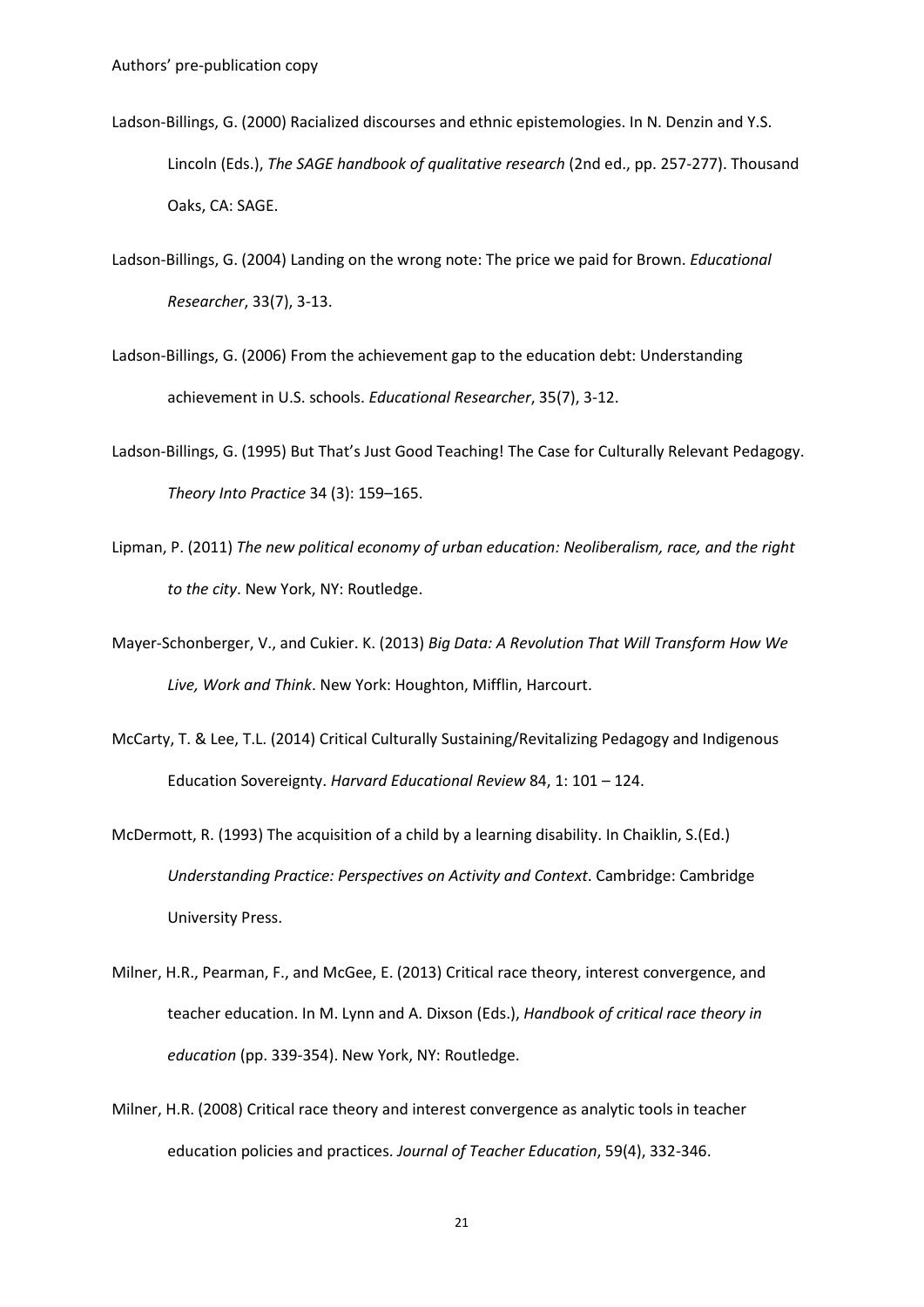- Mozorov, E. (2014). Our Naïve 'Innovation' Fetish. The New Republic, 28 March. Retrieved from [https://newrepublic.com/article/116939/innovation-fetish-naive-buzzword-unites-parties](https://newrepublic.com/article/116939/innovation-fetish-naive-buzzword-unites-parties-avoids-policy-choice)[avoids-policy-choice](https://newrepublic.com/article/116939/innovation-fetish-naive-buzzword-unites-parties-avoids-policy-choice) 1 November, 2018
- Muhammad, P. (2013). The trans-Atlantic slave trade: A legacy for establishing a case for international reparations. *Columbia Journal of Race and Law*, 3(2), 147-202.
- Pinar, W. (1996). *Race, religion and a curriculum of reparation. Teacher education for a multicultural society*. New York: Palgrave Macmillan.
- Saxton, J. (2015) The Initial Teacher Education We Need, Why We Don't Have it, and How to Get it. In Simons, P. ed. *The Importance of Teachers. A Collection of Essays on Teacher Recruitment and Retention*. London: Policy Exchange.
- Sleeter, C. (2017). Critical race theory and the whiteness of teacher education. *Urban Education*, 52(2), 155-169.
- Souto-Manning, M., and J. Martell. (2019, in press) Toward Critically Transformative Possibilities: Considering Tensions and Undoing Inequities in the Spatialization of Teacher Education. *Teachers College Record* 121 (4).

Snyder, I. (1998) *From Page to Screen: Taking Literacy into the Electronic Era*. Sydney: Allen & Unwin.

- U.S. Department of Education. (2016). *The state of racial diversity in the educator workforce*. Washington, DC: Office of Planning, Evaluation and Policy Development, Policy and Program Studies Service.
- Weinstein, J., and Colebrook, C. 2017. Posthumous Life: Theorizing Beyond the Posthuman. New York: Columbia University Press.